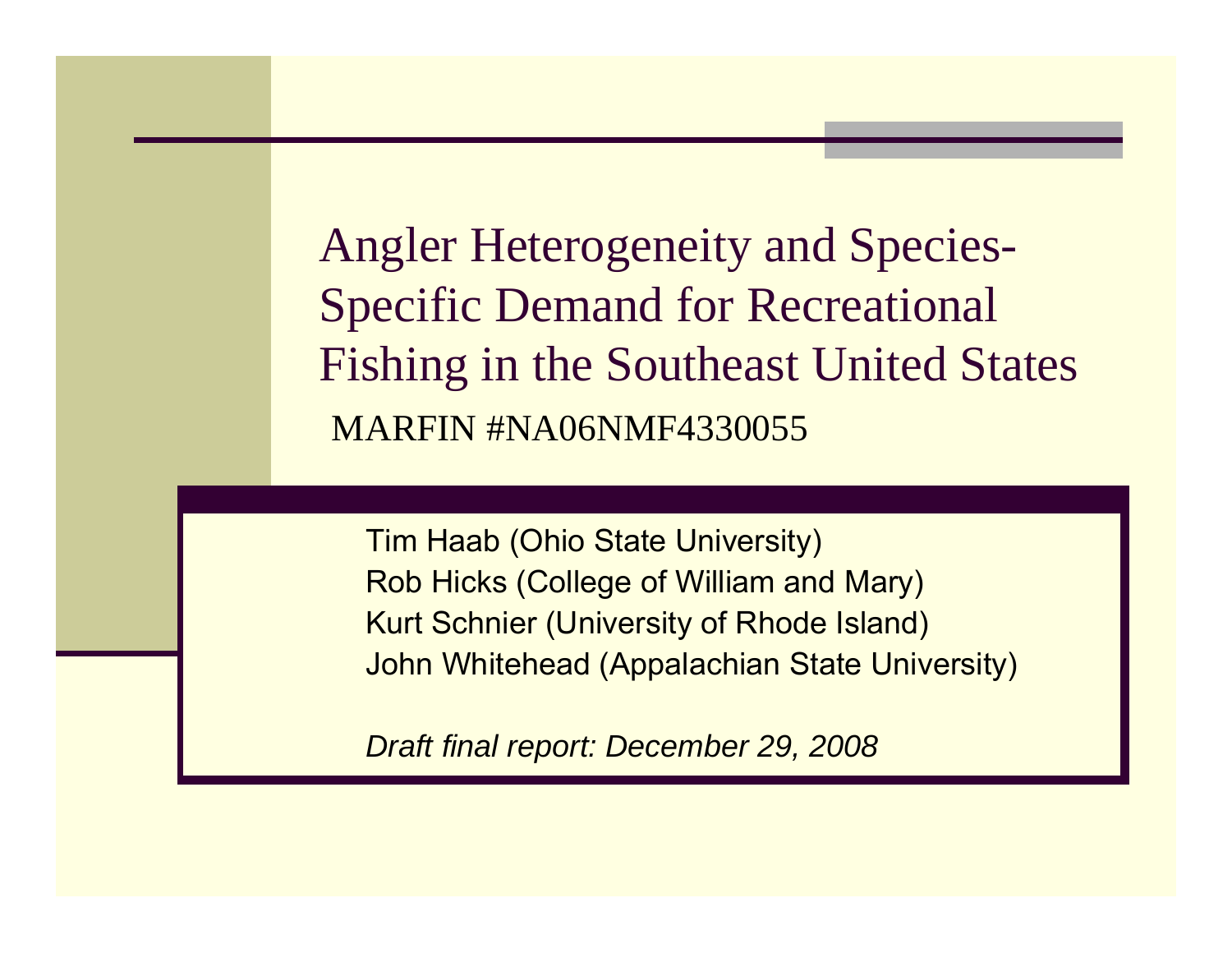Previous NMFS/MRFSS Recreational Valuation Research

- McConnell and Strand, 1994
- Hicks, Steinbeck, Gautam, Thunberg, 1999
- Haab, Whitehead, and Ted McConnell, 2000
- Haab, Hicks, Whitehead, 2004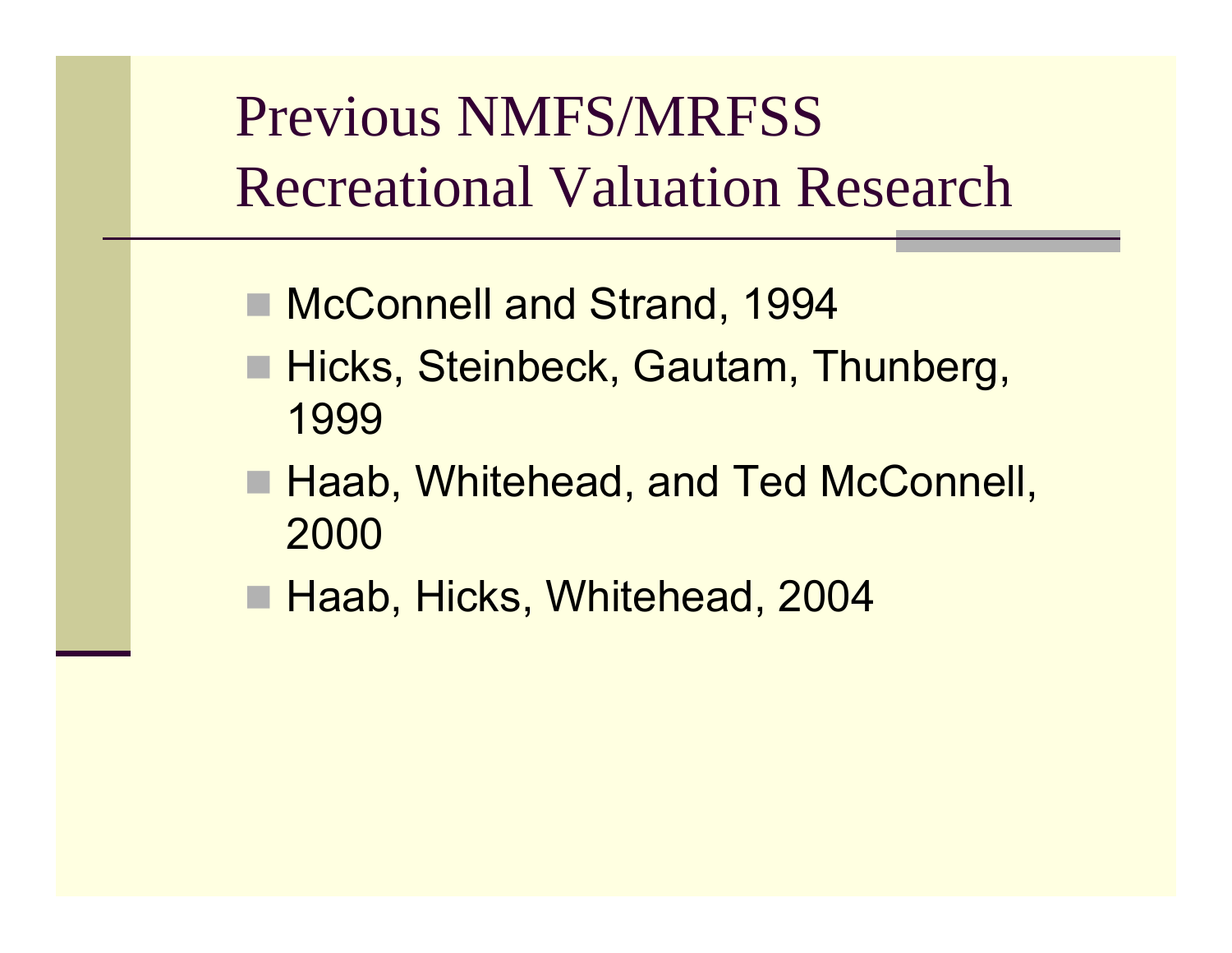## NMFS Model

- Modes: Shore, Private/Rental, Party **Charter**
- Targets: Big game fish, small game fish, flat fish, bottom fish, other/no target
- County level sites
- Sequential estimation
- 1000+ alternatives

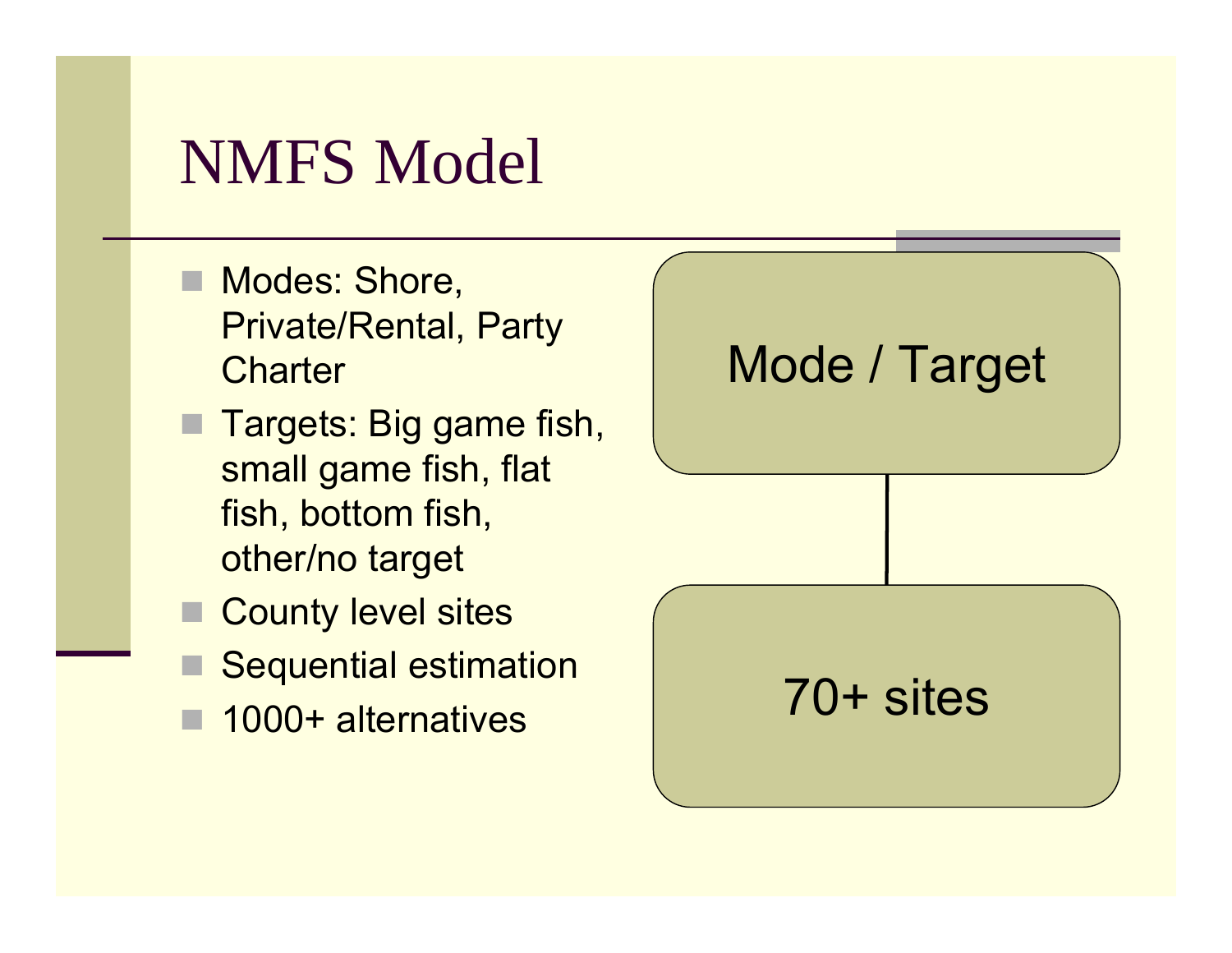# This project

- Single species
- Species groups substitutes
- **Preference** heterogeneity
- Targeted catch
- County level sites
- **Full information** maximum likelihood estimation
- 70+ alternatives

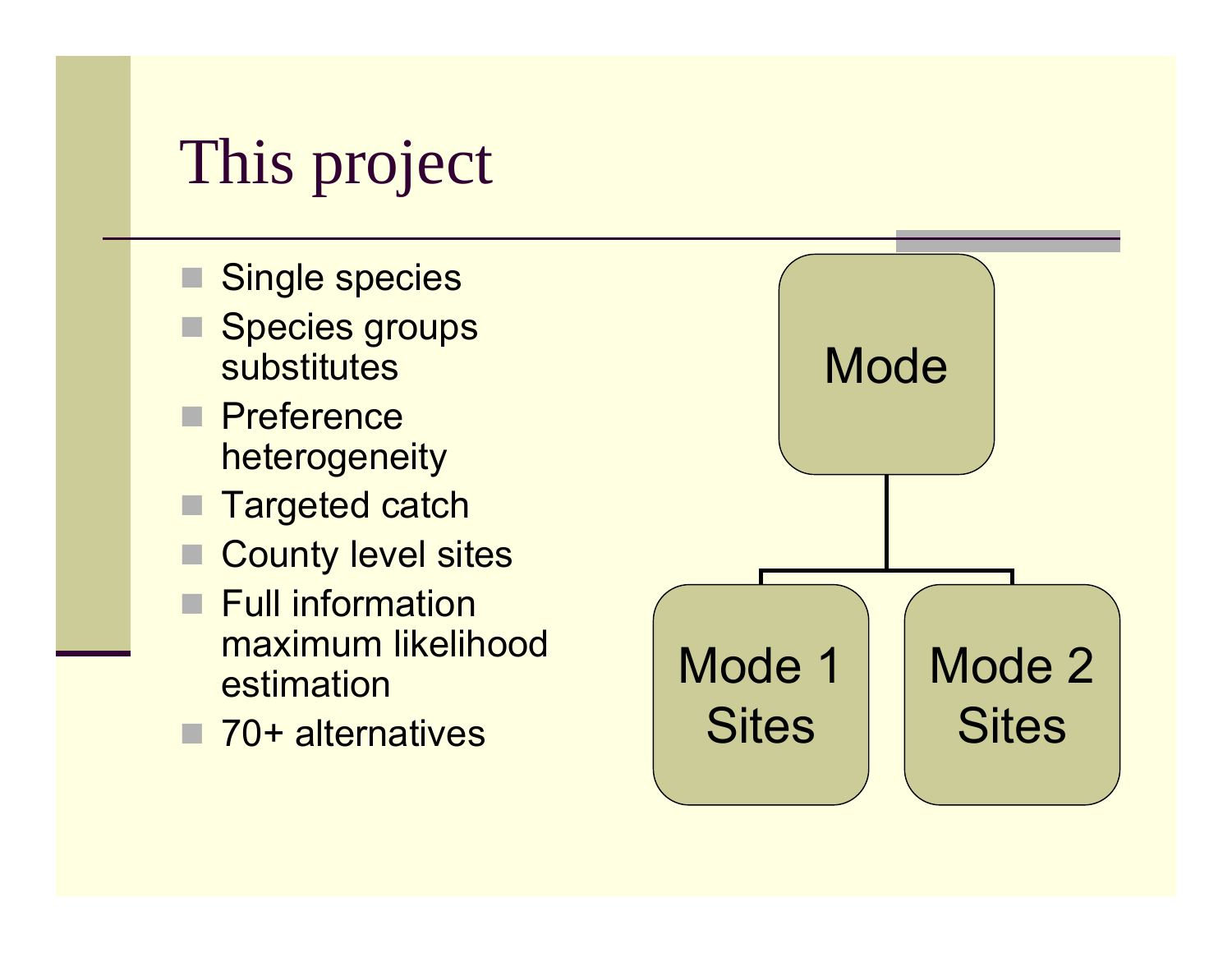### **MRFSS 2000**

- LA to NC
	- $n = 70,781$
- Southeast 2000 (Limited Valuation Round)

 $n = 42,079$ 

■ Hook and line trips only (99%), day trips only (67%) [self-reported and < 200 miles one-way distance], delete missing values on key variables (28% PRIM1 is missing)

 $n = 18,709$ 

- Targets a species
	- п n=11,257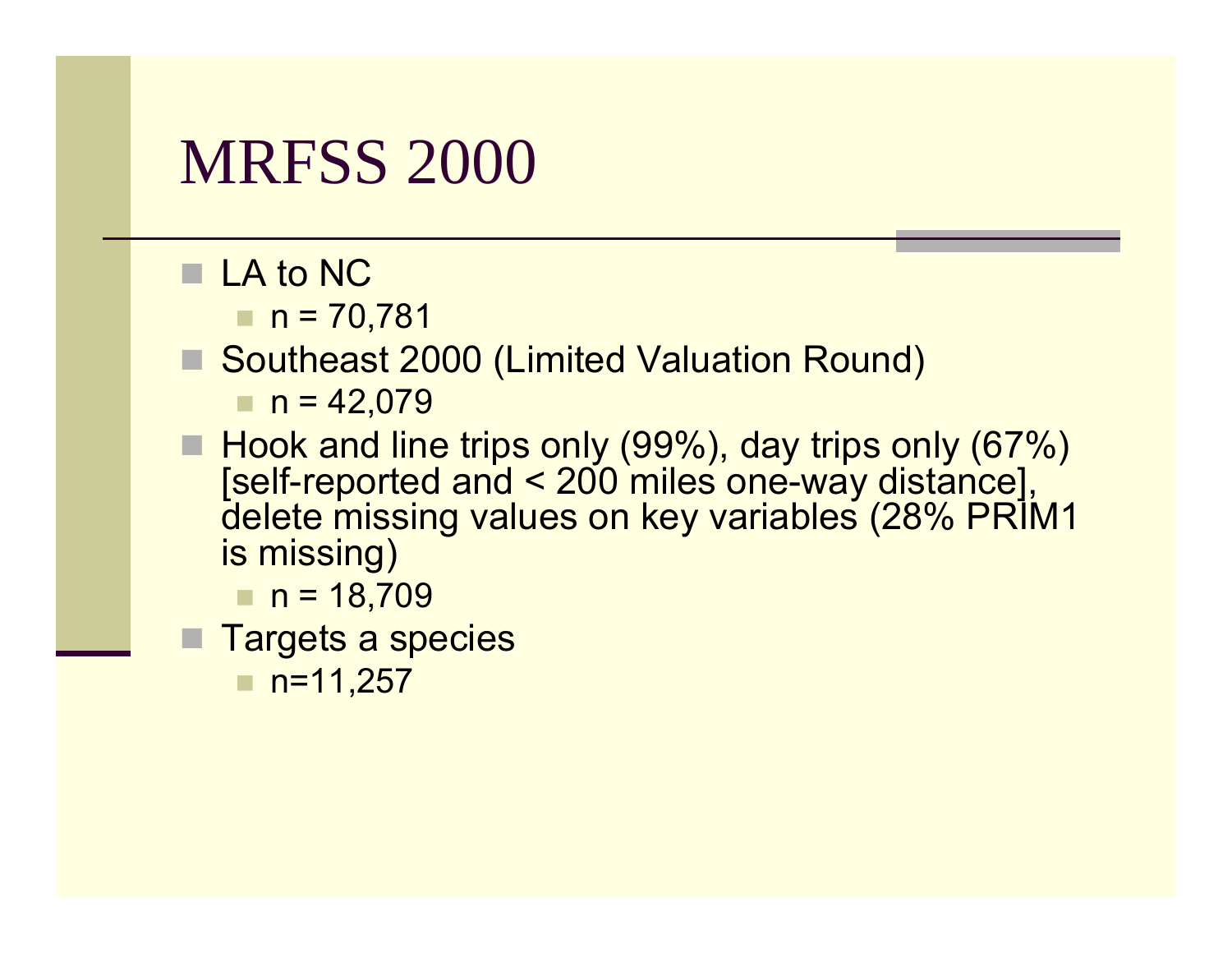## Fishing mode

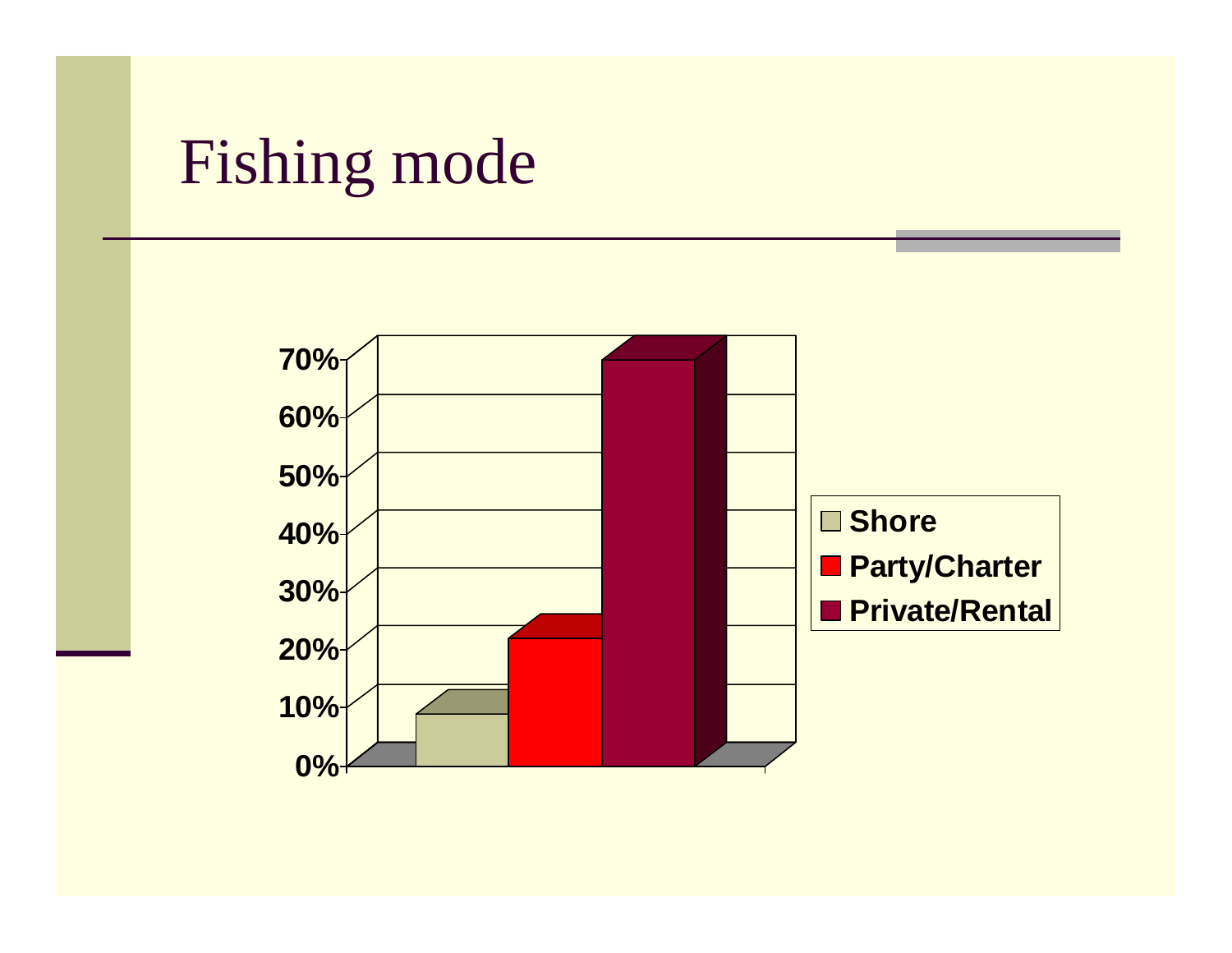## State of intercept

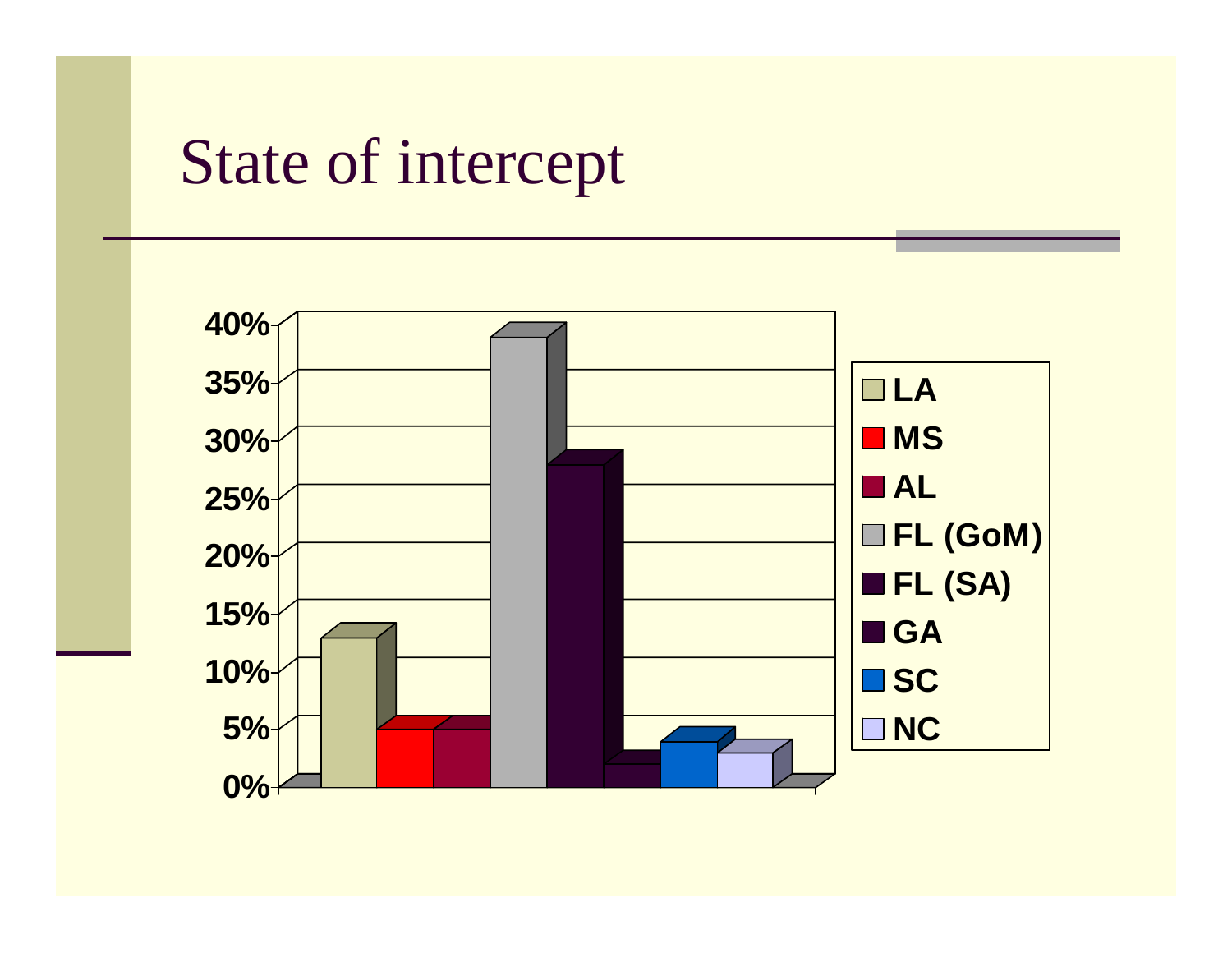

- 425 unique species caught by recreational anglers sampled by the MRFSS
- 15 species account for 82% of the targeting activity and 38% of the (type 1) catch

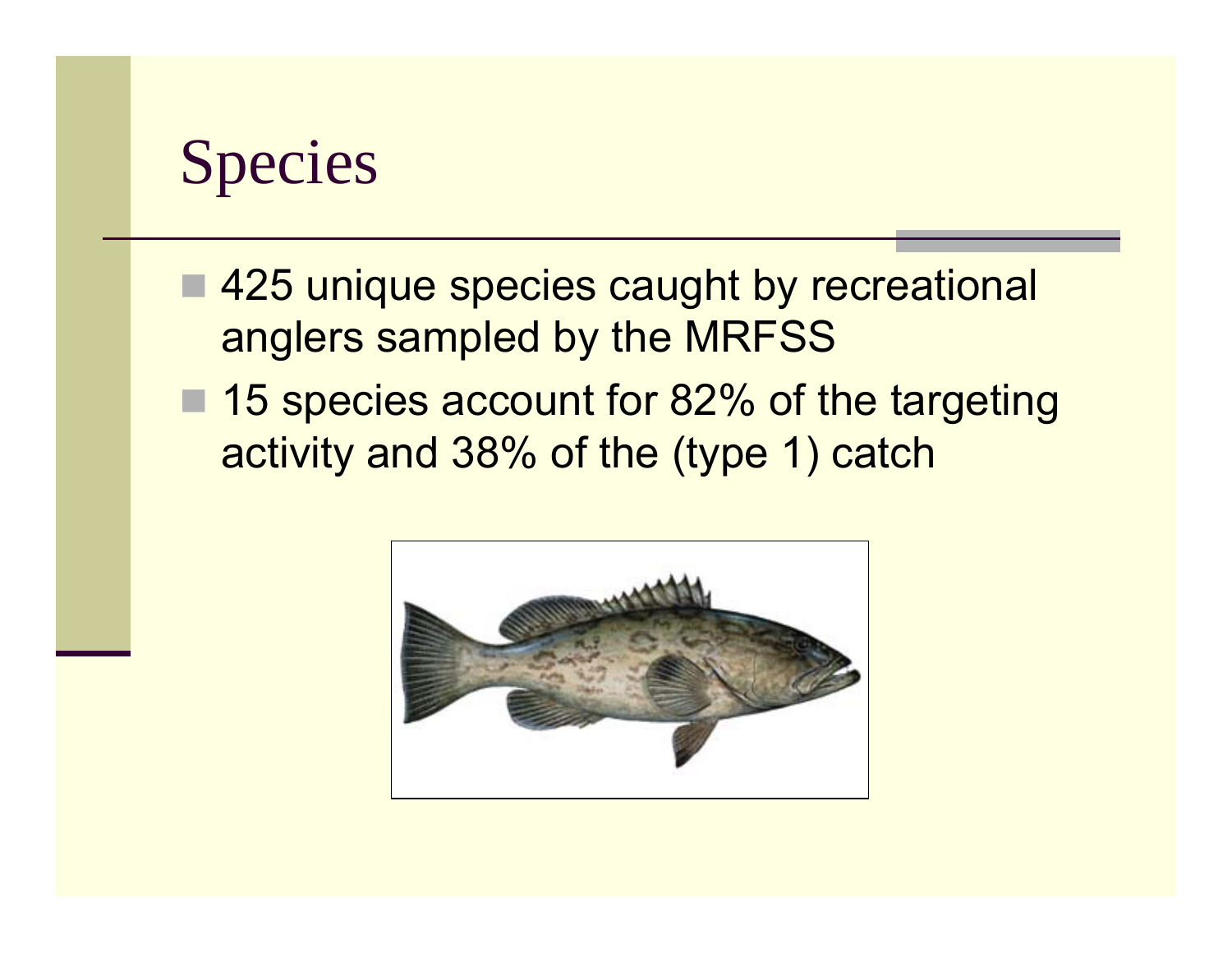# Logit Results for "Target a Species" (Prim1)

|                   | Analysis of Maximum Likelihood Estimates |           |                |            |              |
|-------------------|------------------------------------------|-----------|----------------|------------|--------------|
|                   |                                          |           | Standard       | Wald       |              |
| Parameter         | DF                                       | Estimate  | Error          | Chi-Square | $Pr$ > ChiSq |
| Intercept         | 1                                        | 0.3216    | 0.0511         | 39.5889    | $\lt$ .0001  |
| <b>YEARFISH</b>   | 1                                        | 0.0113    | 0.00107        | 110,9430   | < .0001      |
| boatown           | 1                                        | 0.0953    | 0.0382         | 6.2197     | 0.0126       |
| shore             | 1                                        | $-1.2027$ | 0.0448         | 721,5114   | $\leq 0.001$ |
| charter           | $\mathbf{1}$                             | $-0.0700$ | 0.0601         | 1,3559     | 0.2442       |
| FFDAYS2           | 1                                        | 0.0242    | 0.00184        | 173.5673   | < .0001      |
| wave4             | $\mathbf{1}$                             | $-0.0415$ | 0.0418         | 0.9851     | 0.3209       |
| waye <sub>5</sub> | 1                                        | 0.2106    | 0.0428         | 24.1787    | $\leq 0.001$ |
| wave6             | 1                                        | 0.2482    | 0.0462         | 28,8347    | $\lt$ .0001  |
| qulf              | 1                                        | $-0.3401$ | 0.0326         | 108.6438   | < .0001      |
|                   |                                          |           | The SAS System |            | $09:36$ T    |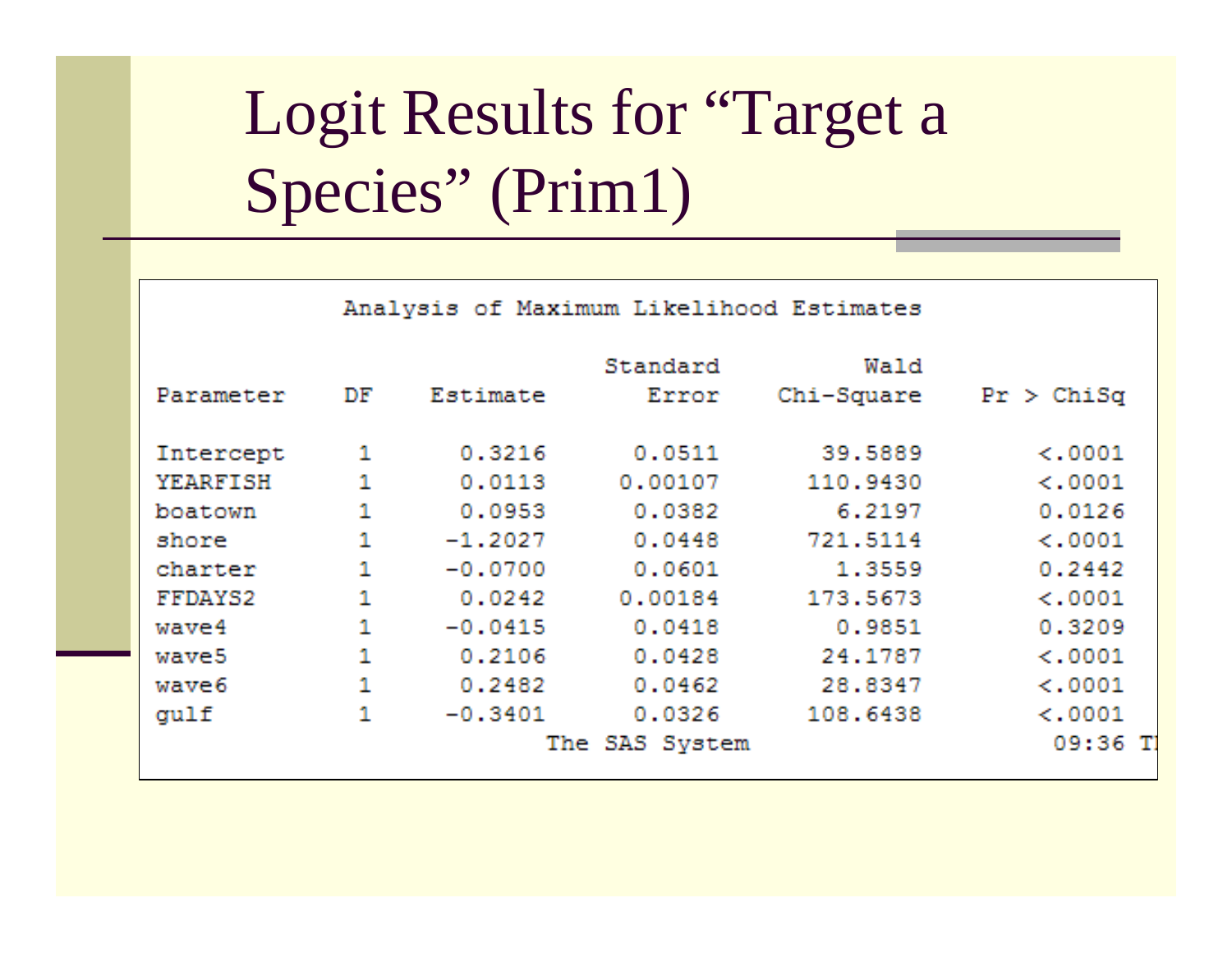## Four sets of demand models

- Florida Atlantic Big Game: Dolphin, big game  $(n = 823)$
- Gulf of Mexico Reef Fish (n = 1086)
	- "Snappers"
	- **Shallow water groupers**
	- **Red snapper**
- Inshore small game: Red drum, spotted seatrout, small game (n=4353)
- Offshore small game: King mackerel, spanish mackerel, small game (n = 1531)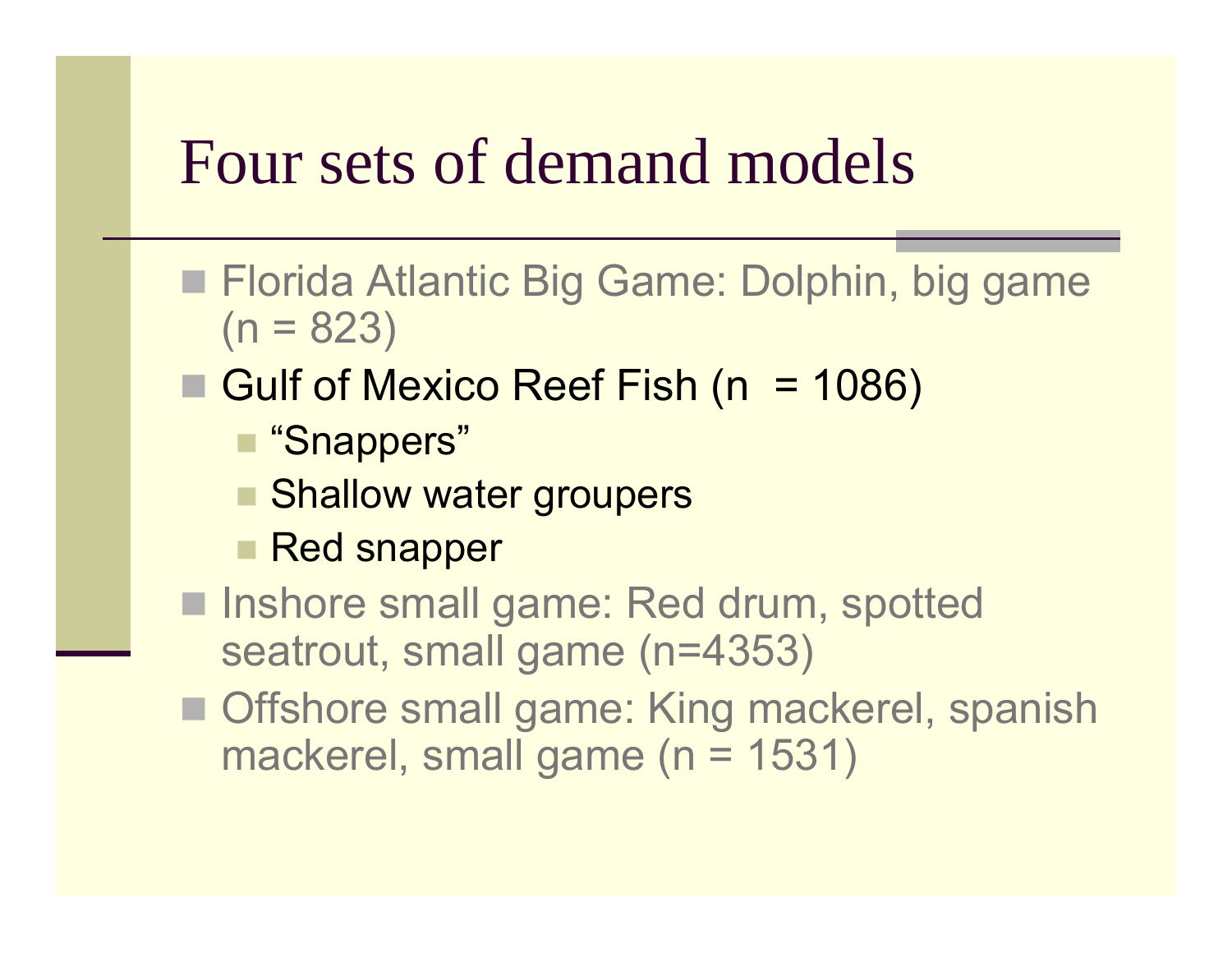# GoM Reef Fish Intercept Sites

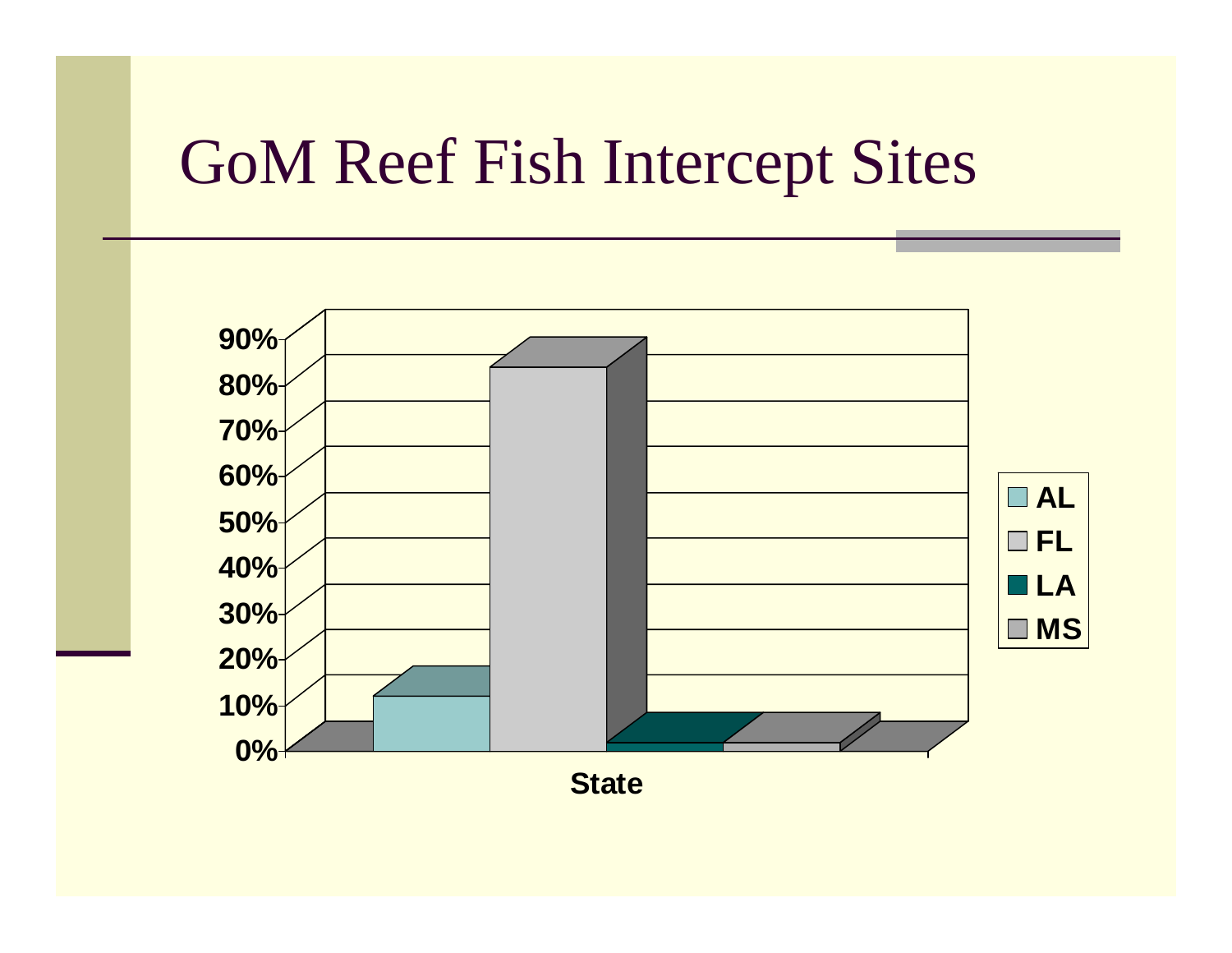#### 58% of trips are from 6 FL counties

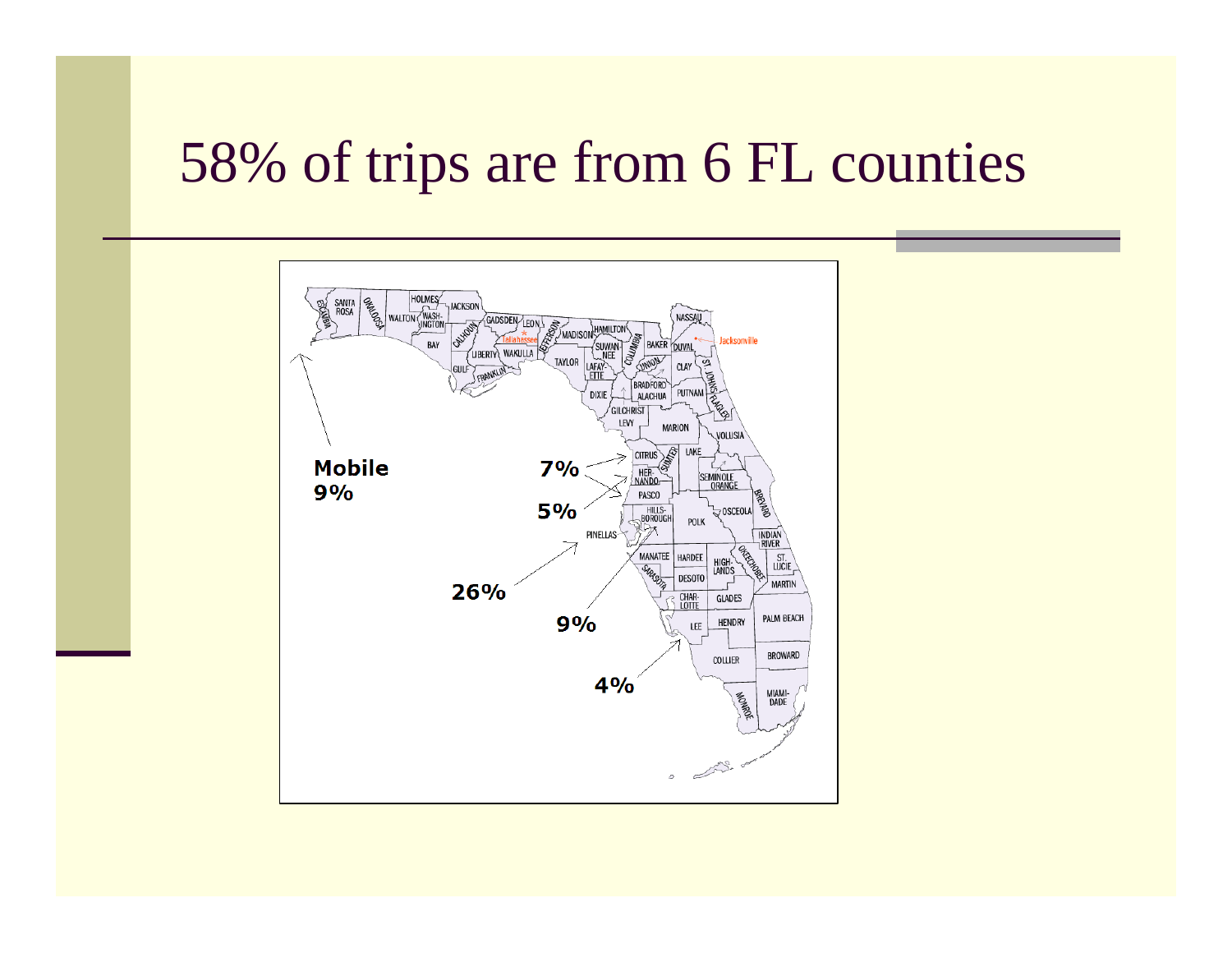## Target Species

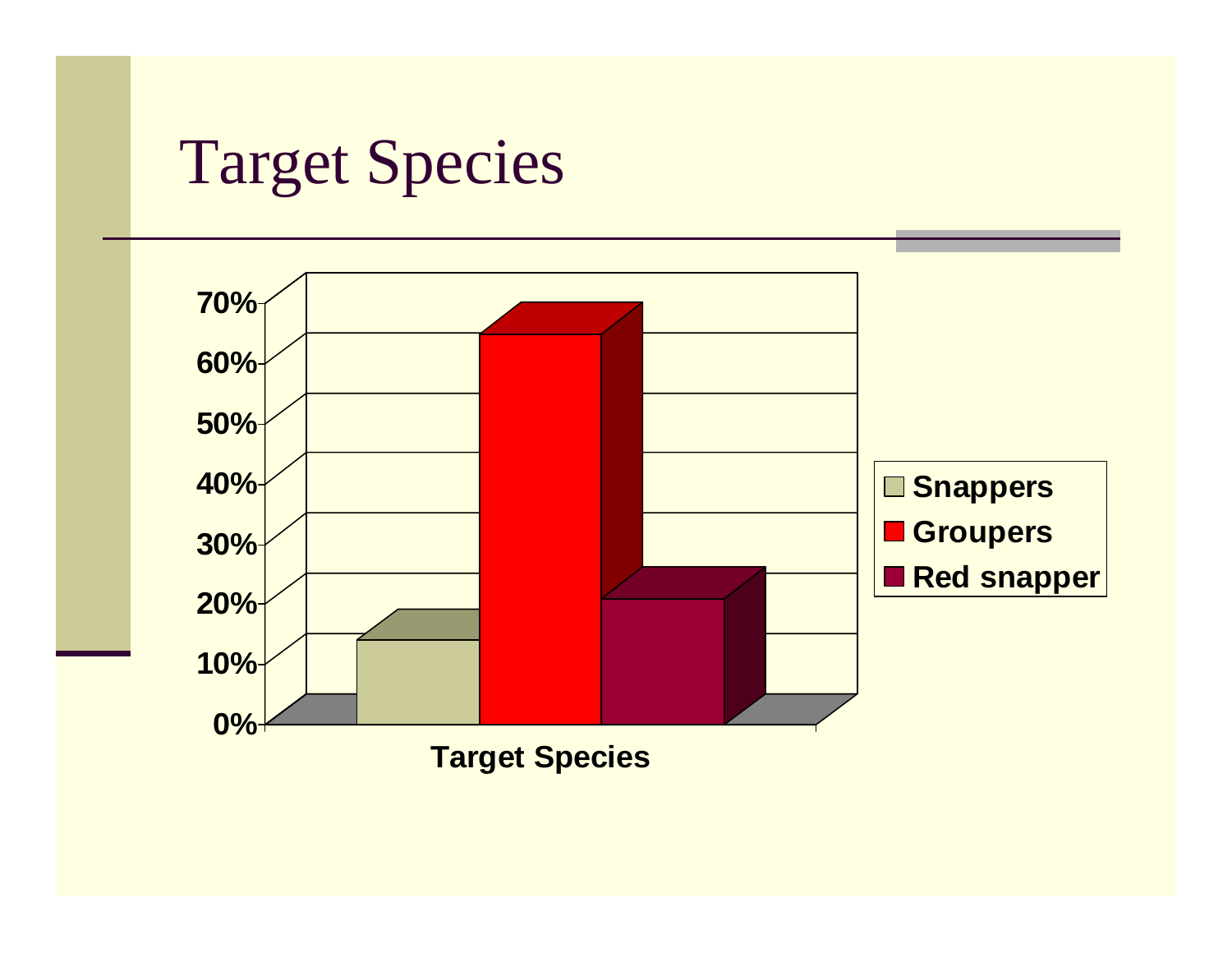# Target species (groups)

#### **Snappers (n=122)**

| gray snapper       | 48.13% |
|--------------------|--------|
| sheepshead         | 23.75% |
| white grunt        | 11.88% |
| black sea bass     | 3.75%  |
| crevalle jack      | 3.75%  |
| amberjack genus    | 1.88%  |
| gray triggerfish   | 1.88%  |
| snapper family     | 1.25%  |
| yellowtail snapper | 1.25%  |
| atlantic spadefish | 0.63%  |
| blackfin snapper   | 0.63%  |
| blue runner        | 0.63%  |
| vermilion snapper  | 0.63%  |

|                                    | Groupers (n=725)           |        |
|------------------------------------|----------------------------|--------|
| 48.13%                             |                            |        |
| 23.75%                             | unidentified grouper       | 73.38% |
| 11.88%                             | gag                        | 17.38% |
| 3.75%                              |                            |        |
| 3.75%                              | red grouper                | 6.07%  |
| 1.88%                              | grouper genus              |        |
| 1.88%                              | <b>Mycteroperca</b>        | 2.9%   |
| 1.25%                              | black grouper              | 0.28%  |
| 1.25%                              |                            |        |
| 0.63%                              |                            |        |
| 0.63%                              | <b>Red Snapper (n=239)</b> |        |
| 0.63%                              |                            |        |
| $\sim$ $\sim$ $\sim$ $\sim$ $\sim$ |                            |        |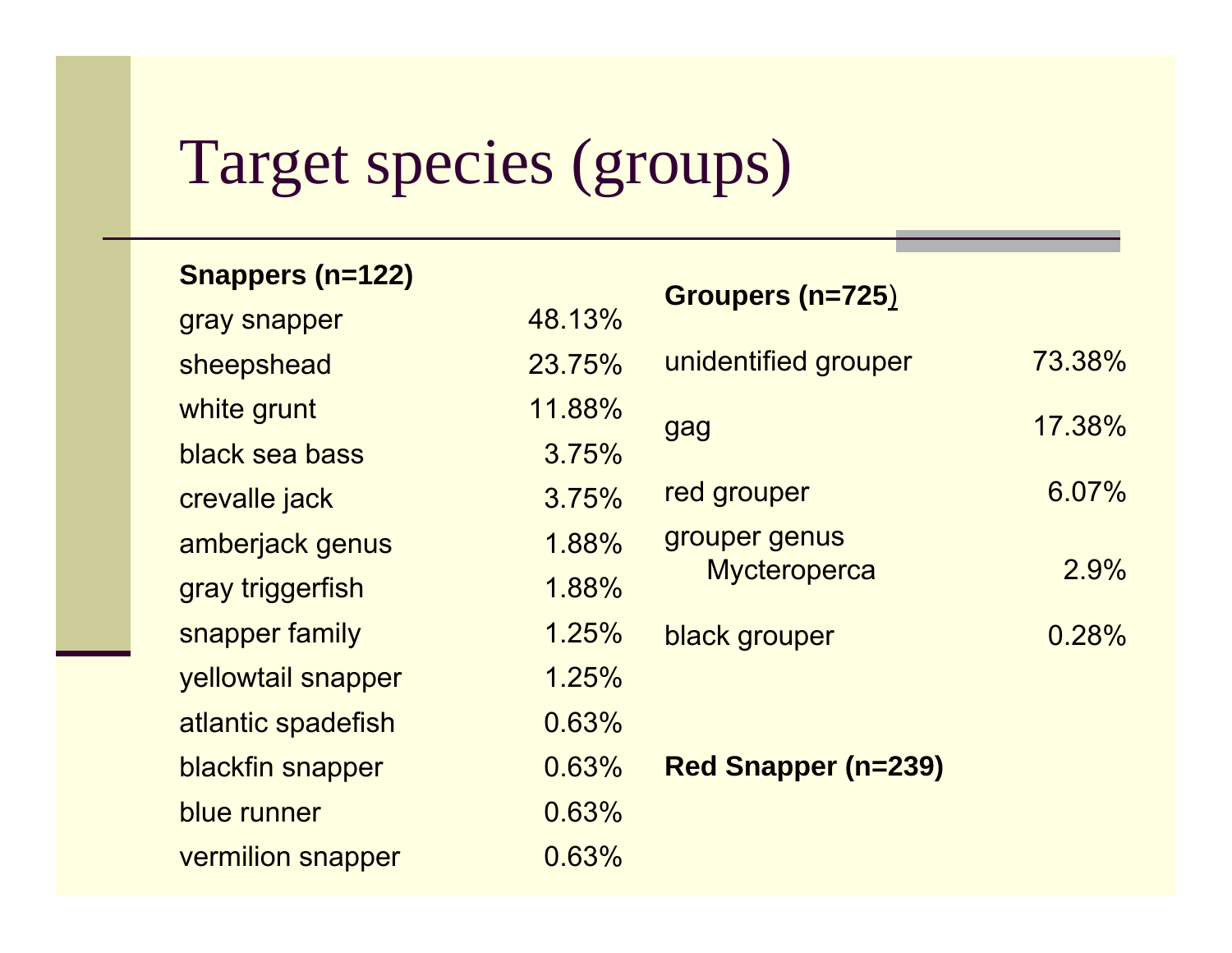#### Mode

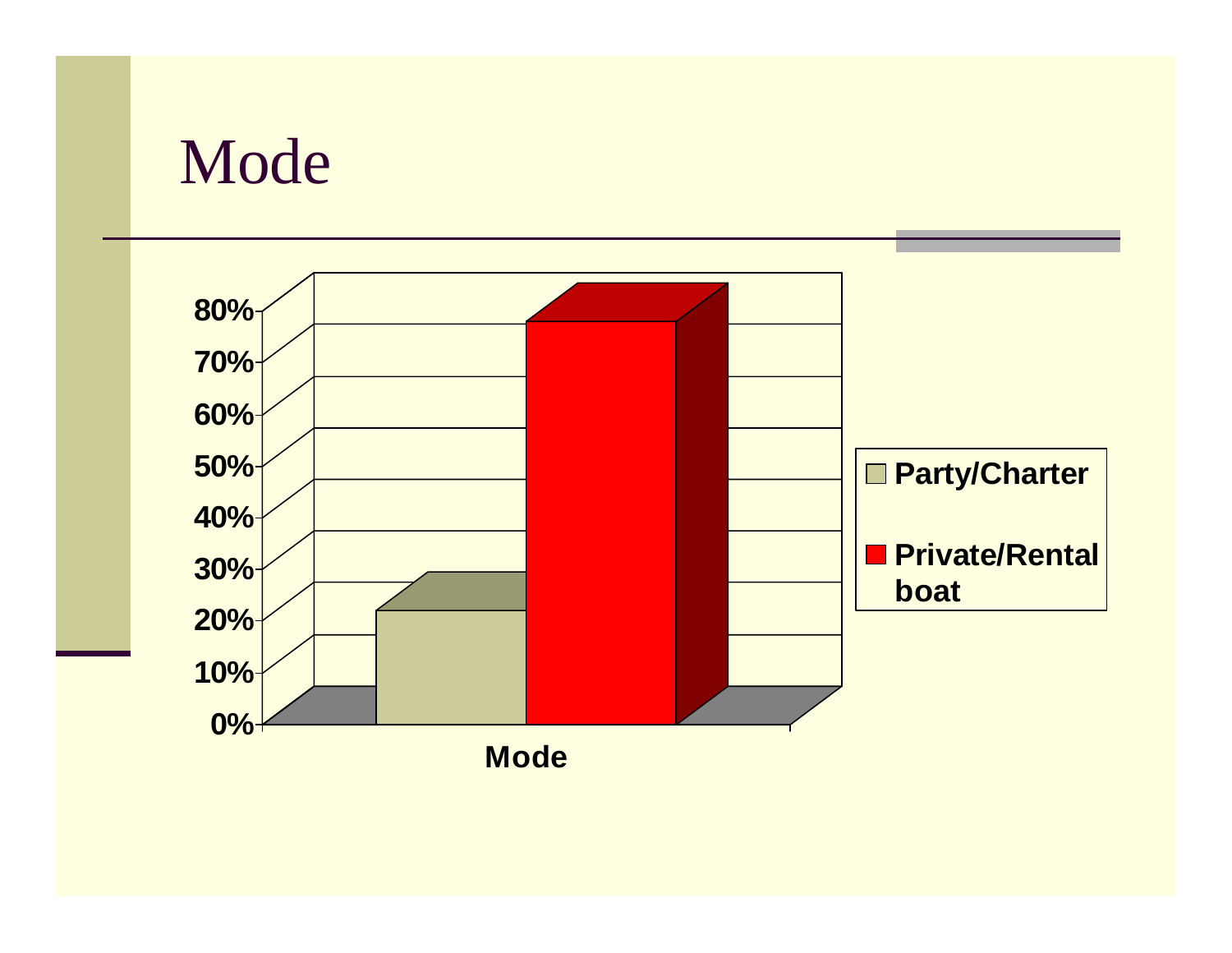#### Variables

■ 71 Species/Mode/Site choices

- Travel cost
	- **party/charter] TC = charter fee + driving costs +** time costs
	- $\blacksquare$  [private/rental] TC = driving costs + time costs

#### **Quality**

- 5-year historic (type 1) targeted catch rate
- Number of MRFSS interview sites in the county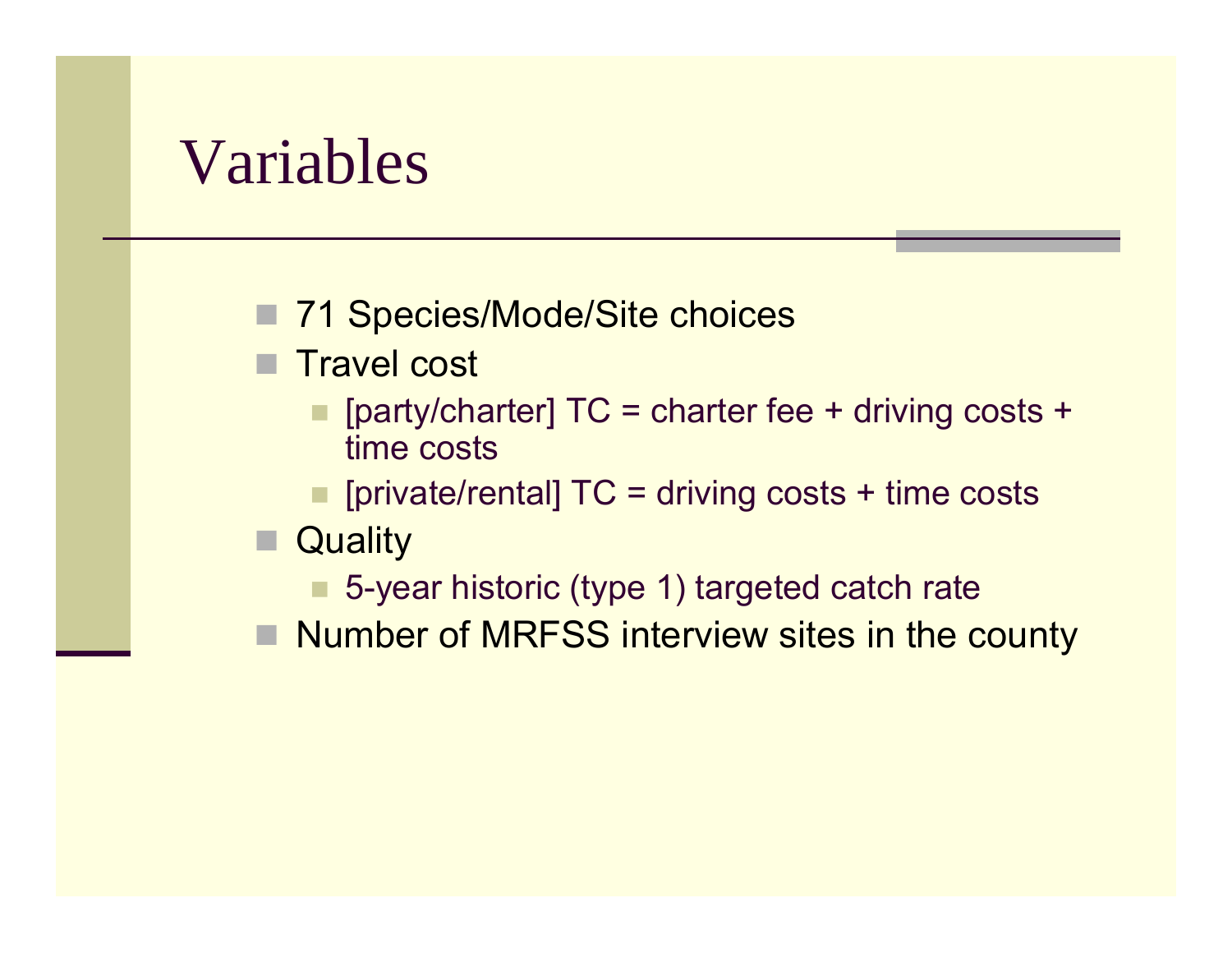# Data Summary ( $n = 77,106$ )

| Variable   | <b>Mean</b> | <b>SD</b> | Min            | <b>Max</b> |
|------------|-------------|-----------|----------------|------------|
| tc         | 193.66      | 143.55    | 0.6            | 670.14     |
| tcfee      | 234.37      | 157.03    | 0.6            | 777.20     |
| lognsite   | 2.85        | 0.68      | 1.39           | 4.98       |
| snapper    | 0.06        | 1.32      | $\Omega$       | 94.00      |
| grouper    | 0.14        | 0.55      | $\Omega$       | 6.43       |
| redsnapper | 0.09        | 0.75      | $\overline{O}$ | 10.65      |
| fee        | 40.71       | 51.97     | 0              | 107.06     |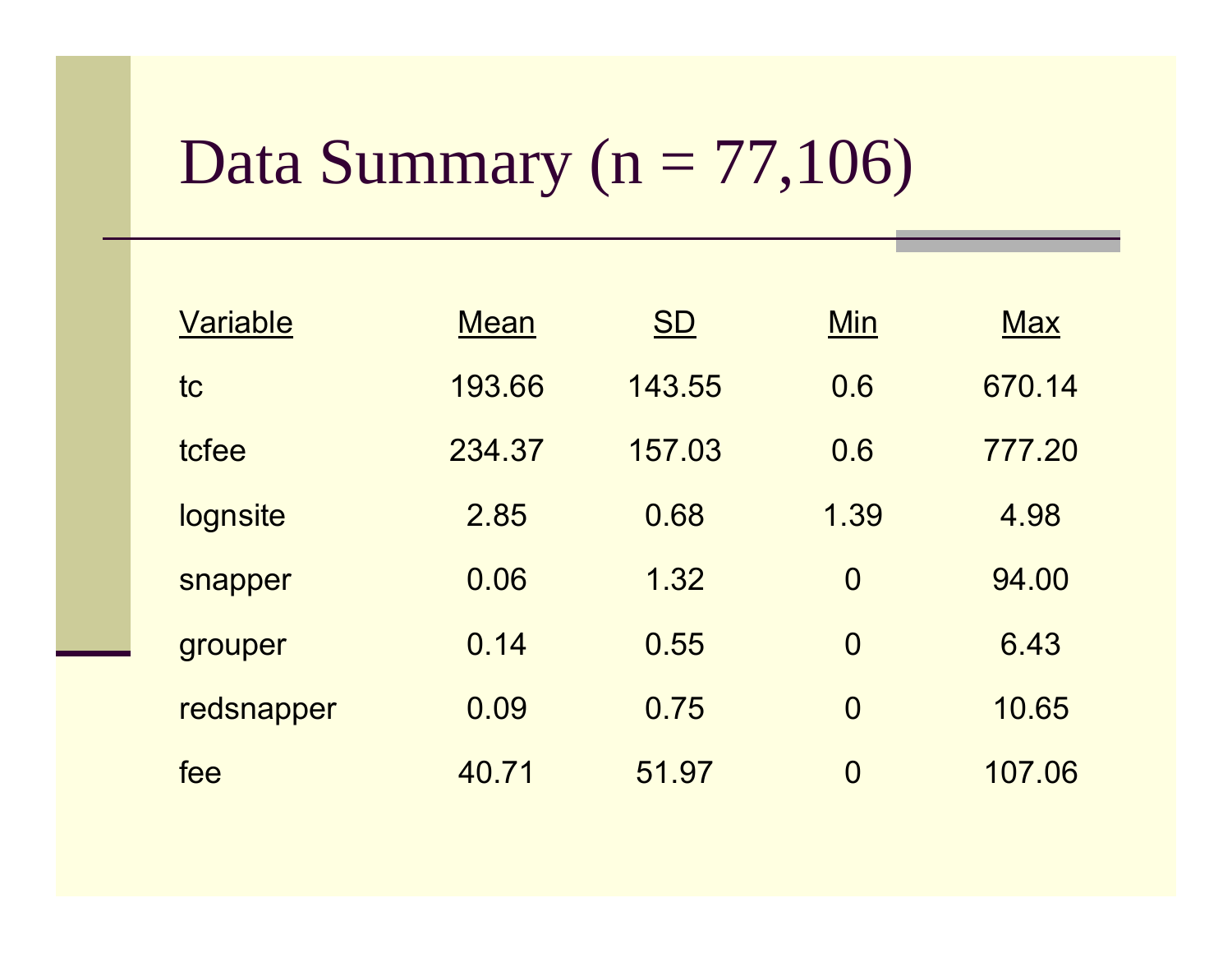# Choice Frequencies

| <b>Mode</b>           | <b>Target</b>      | <b>Frequency</b> |
|-----------------------|--------------------|------------------|
| Party/charter         | <b>Snappers</b>    | 14               |
| Party/charter         | <b>Groupers</b>    | 150              |
| Party/charter         | <b>Red snapper</b> | 84               |
| <b>Private/rental</b> | <b>Snappers</b>    | 108              |
| <b>Private/rental</b> | <b>Groupers</b>    | 575              |
| <b>Private/rental</b> | <b>Red snapper</b> | 155              |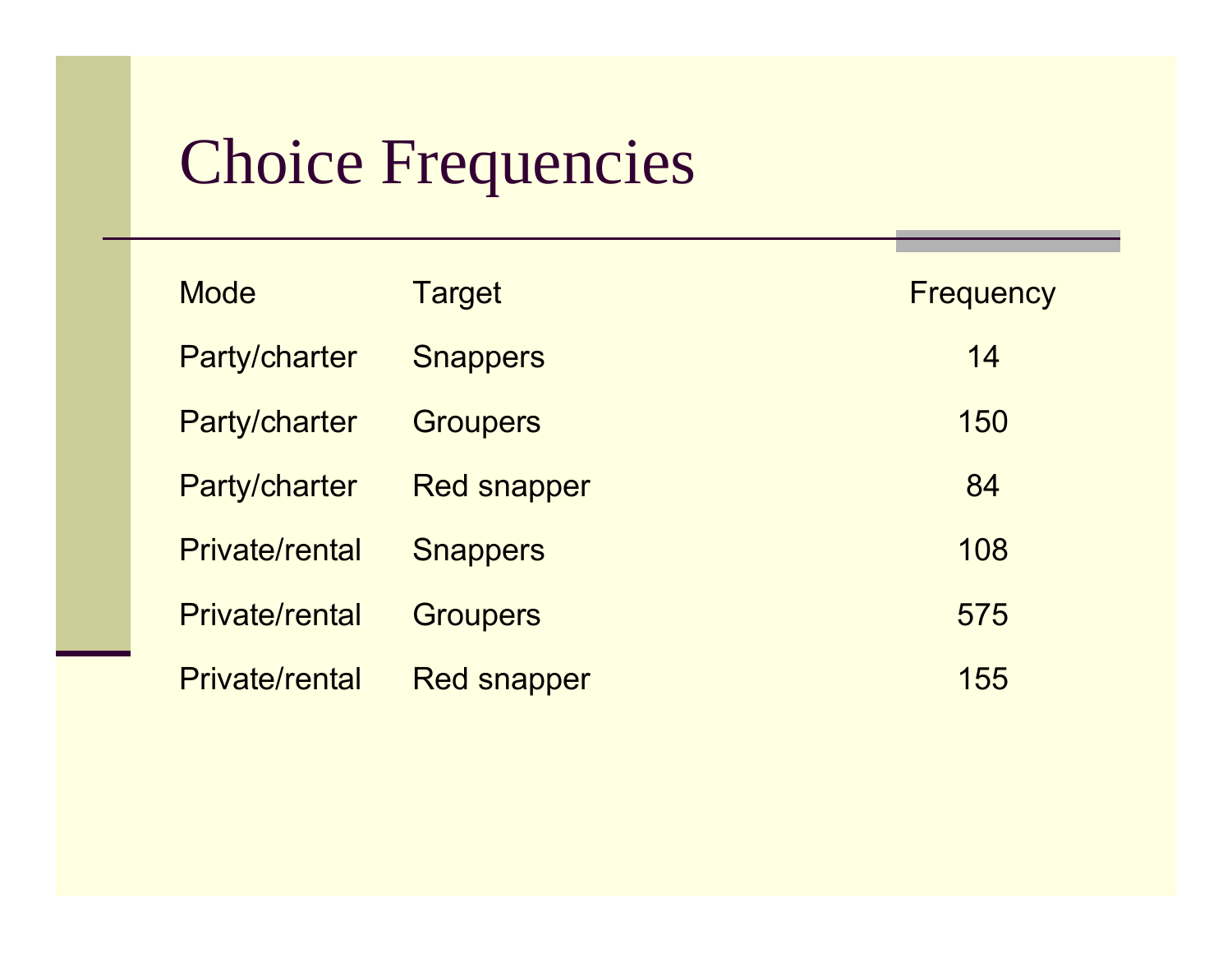# Random Utility Models

- Conditional Logit
- Nested Logit
- Random Parameter Logit
- **Latent Class Logit**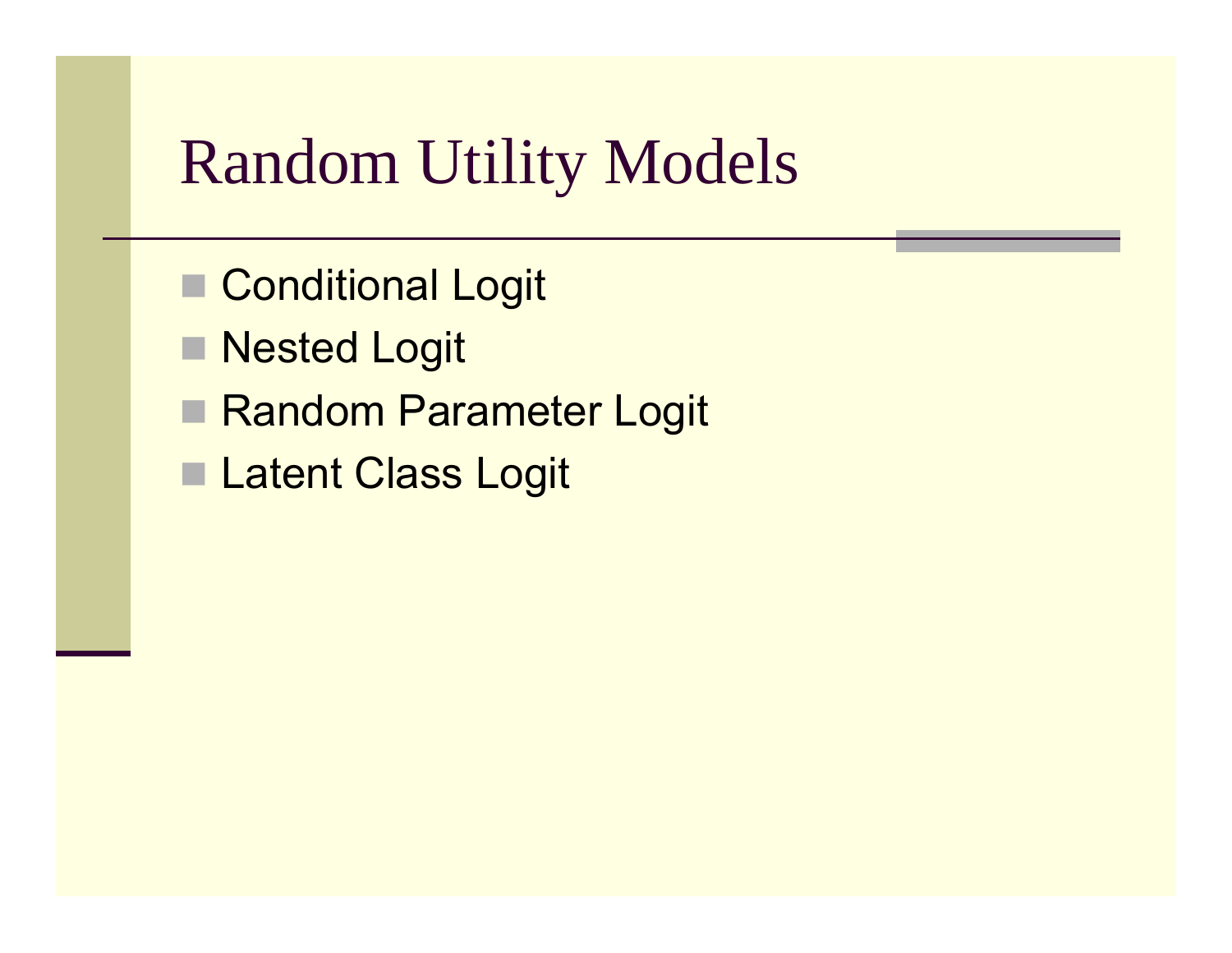# Conditional Logit: Choice Framework (IIA)



#### Party/charter boat, Private/rental boat County sites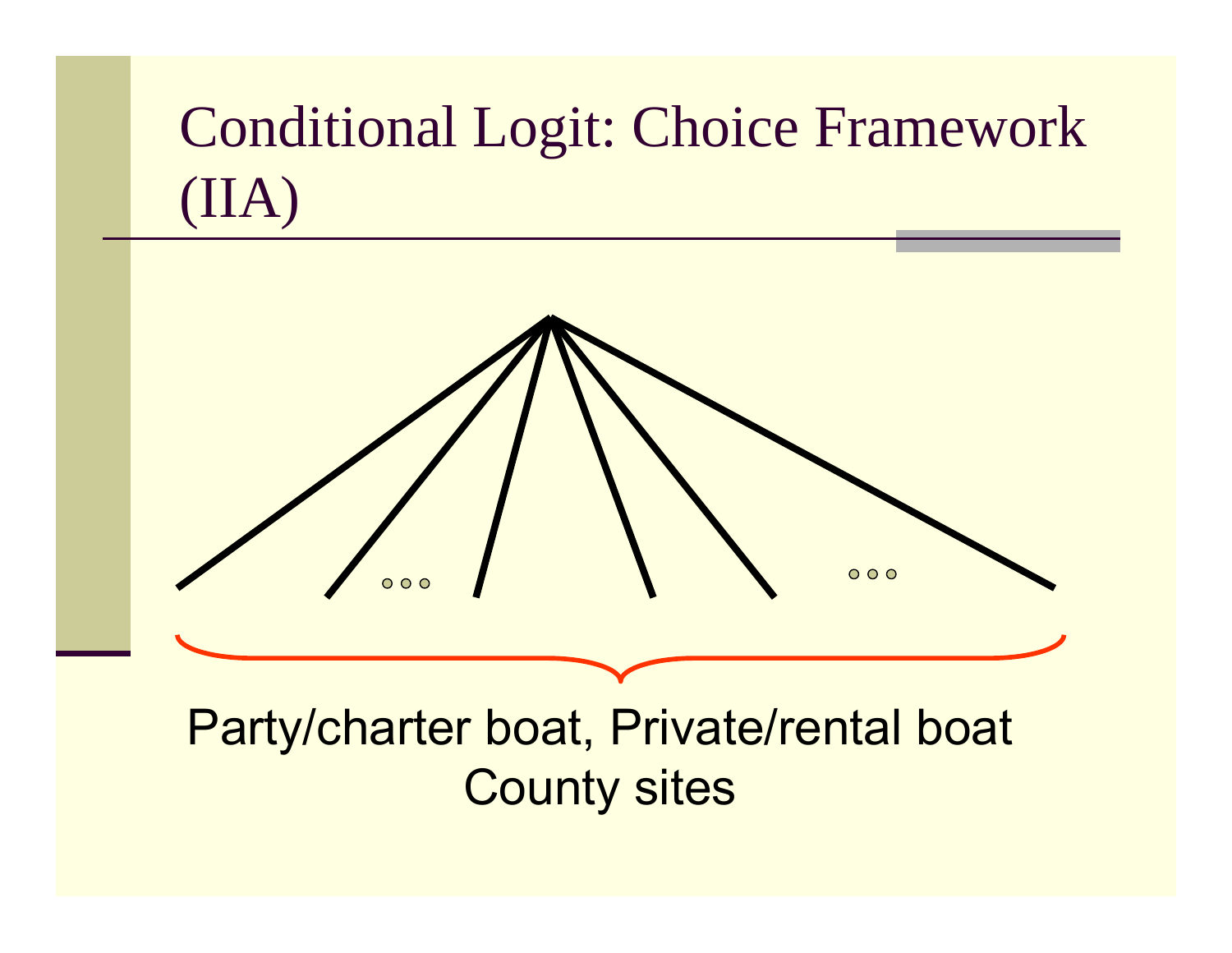# Conditional Logit: Results

| Variable                 | Coeff.  | t-ratio   | Coeff.  | t-ratio  |
|--------------------------|---------|-----------|---------|----------|
| <b>TC</b>                | $-0.04$ | $-29.91$  | $-0.04$ | $-29.26$ |
| <b>Snapper</b>           | 0.89    | 10.21     | 1.86    | 11.19    |
| <b>Grouper</b>           | 3.27    | 2741      | 5.87    | 23.09    |
| <b>Red snapper</b>       | 4.43    | 21.76     | 5.07    | 18.36    |
| $Ln(\# sites)$           | 0.91    | 17.02     | 1.18    | 13.75    |
| <b>ASC x FFDAYS2</b>     |         | <b>No</b> |         | Yes      |
| $\chi$ <sup>2</sup> [df] |         |           | 874[70] |          |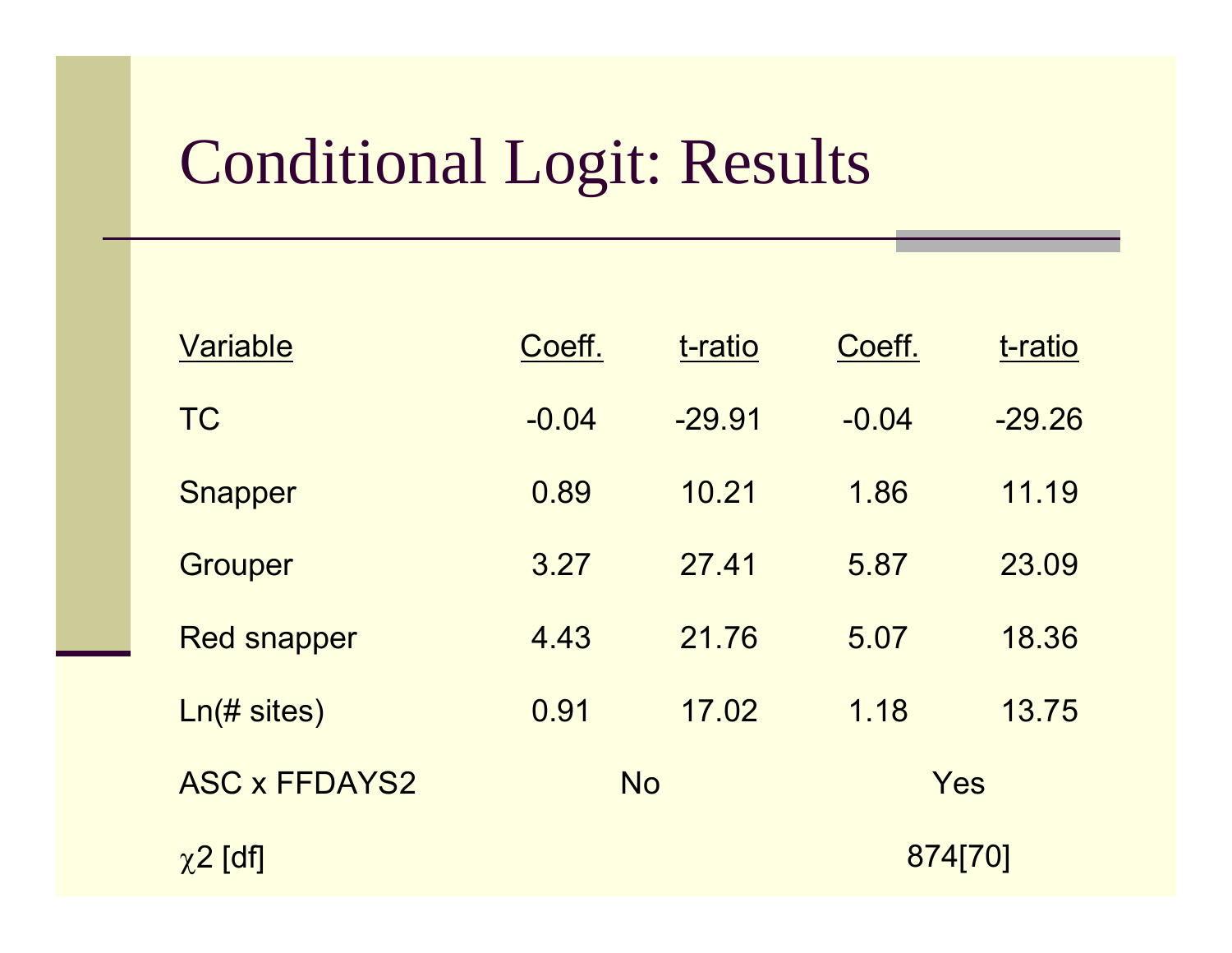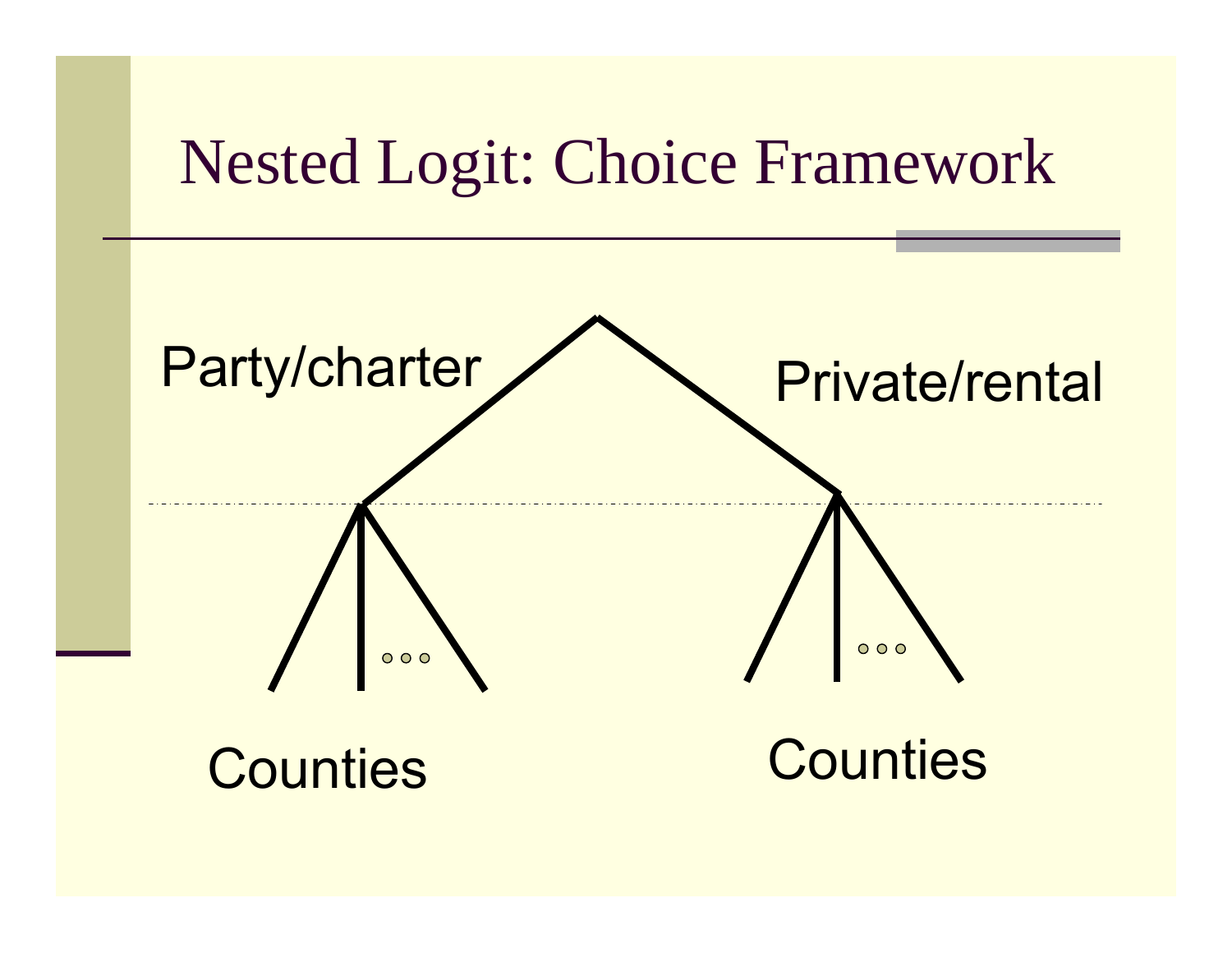# Nested Logit: Results

| Variable             | Coeff.  | t-ratio   | Coeff.  | t-ratio  |
|----------------------|---------|-----------|---------|----------|
| <b>TC</b>            | $-0.10$ | $-26.91$  | $-0.11$ | $-24.87$ |
| Snapper              | 0.83    | 8.71      | 1.76    | 9.69     |
| <b>Grouper</b>       | 3.11    | 15.83     | 5.28    | 12.13    |
| <b>Red snapper</b>   | 3.82    | 13.93     | 4.27    | 11.47    |
| $Ln(\# sites)$       | 0.72    | 11.76     | 0.67    | 7.28     |
| IV                   | 0.14    | 14.79     | 0.14    | 13.42    |
| <b>ASC x FFDAYS2</b> |         | <b>No</b> | Yes     |          |
| $\chi$ 2 [df]        |         |           | 781[70] |          |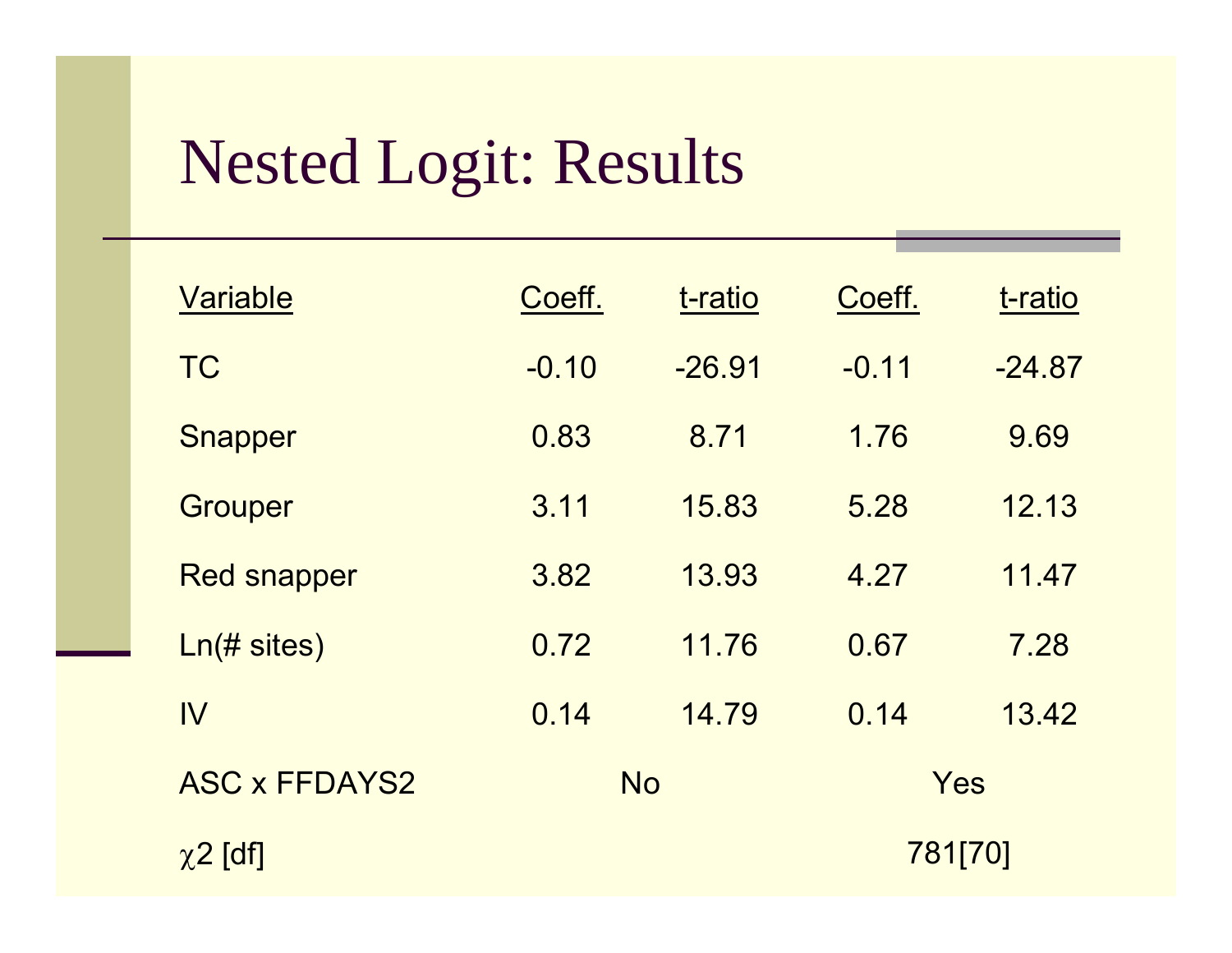#### Random Parameter Logit: Choice Framework



#### Party/charter boat, Private/rental boat County sites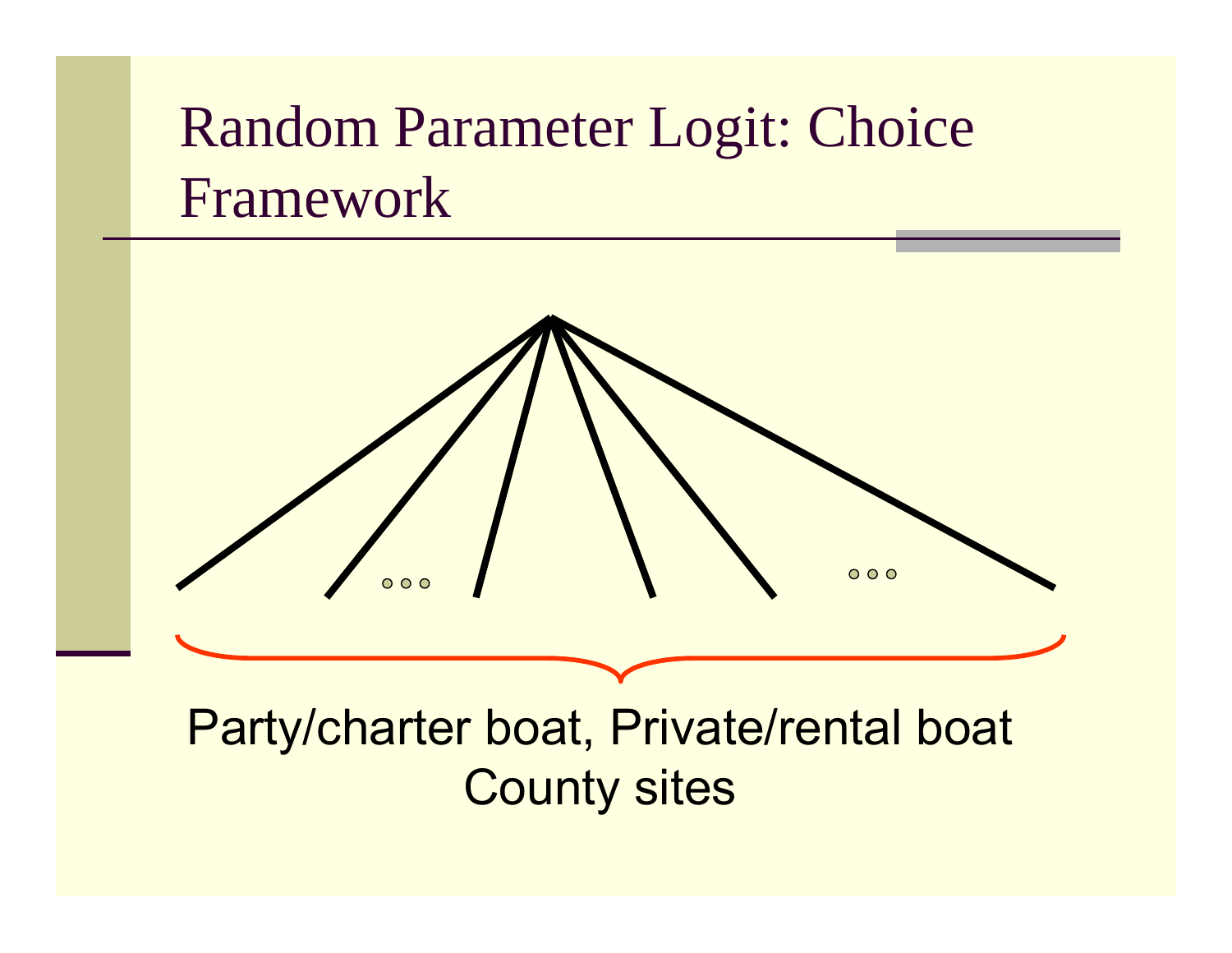# Random Parameter Logit: Results

|                      | Coeff.  | t-ratio   | Coeff.  | t-ratio  |
|----------------------|---------|-----------|---------|----------|
| <b>TC</b>            | $-0.04$ | $-17.98$  | $-0.04$ | $-27.22$ |
| <b>Snapper</b>       | 0.88    | 10.11     | 1.82    | 11.12    |
| <b>Grouper</b>       | 3.02    | 20.48     | 6.14    | 34.29    |
| <b>Red snapper</b>   | 4.59    | 19.95     | 4.74    | 11.86    |
| Ln(# sites)          | 0.91    | 16.89     | 1.15    | 13.76    |
| SD(Travcost + fee)   | 0.01    | 4.14      | 0.00    | 1.33     |
| <b>ASC x FFDAYS2</b> |         | <b>No</b> |         | Yes      |
| $\chi$ 2 [df]        |         |           |         | 913[70]  |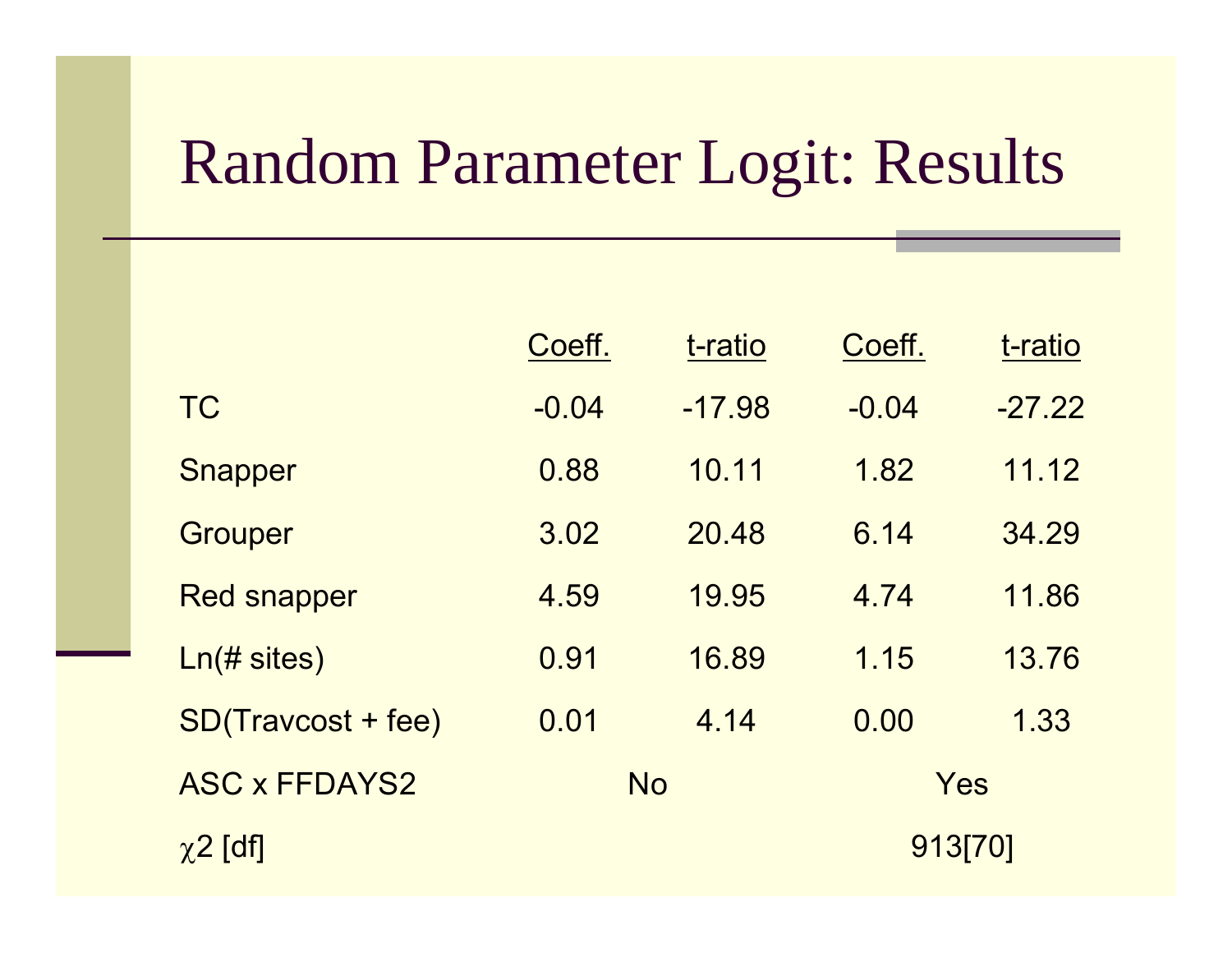#### Latent Class Logit: Choice Framework

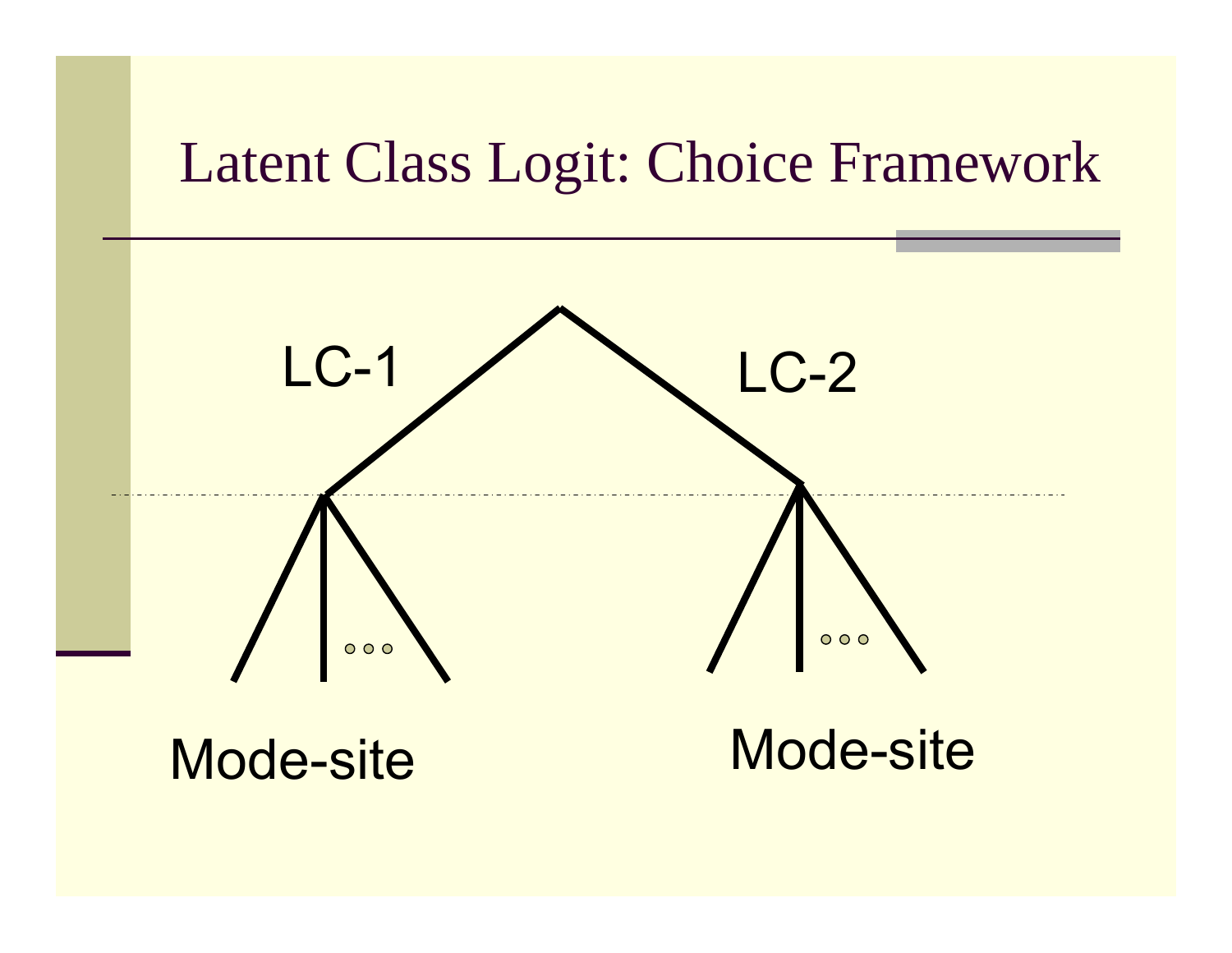# Latent Class Logit: Results

|                    | $LC-1$  |          |         | $LC-2$   |
|--------------------|---------|----------|---------|----------|
| Variable           | Coeff.  | t-ratio  | Coeff.  | t-ratio  |
| <b>TC</b>          | $-0.36$ | $-11.84$ | $-0.02$ | $-21.75$ |
| <b>Snapper</b>     | 0.96    | 5.75     | 0.98    | 9.15     |
| <b>Grouper</b>     | 14.36   | 13.36    | 2.26    | 24.18    |
| <b>Red snapper</b> | 3.59    | 7.76     | 3.15    | 20.92    |
| $Ln(\# sites)$     | $-0.31$ | $-1.99$  | 1.62    | 25.75    |
| Class prob.        |         | 0.587    |         | 0.413    |
| Constant           | $-0.58$ | $-3.18$  |         |          |
| <b>FFDAYS2</b>     | 0.02    | 1.77     |         |          |
| <b>BOATOWN</b>     | 1.36    | 7.40     |         |          |
| <b>YEARSFISH</b>   | 0.00    | $-0.51$  |         |          |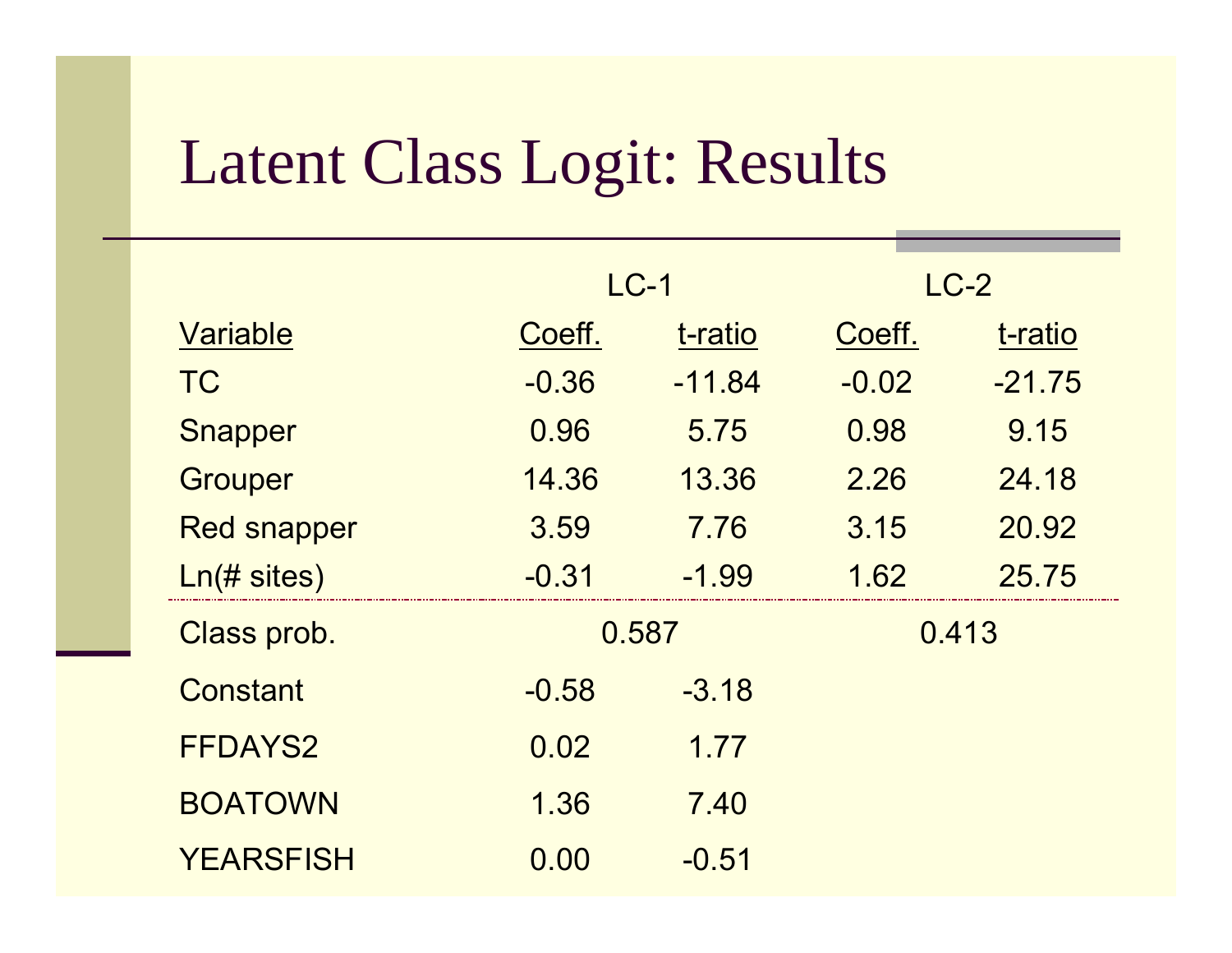#### WTP for one additional fish: Snappers

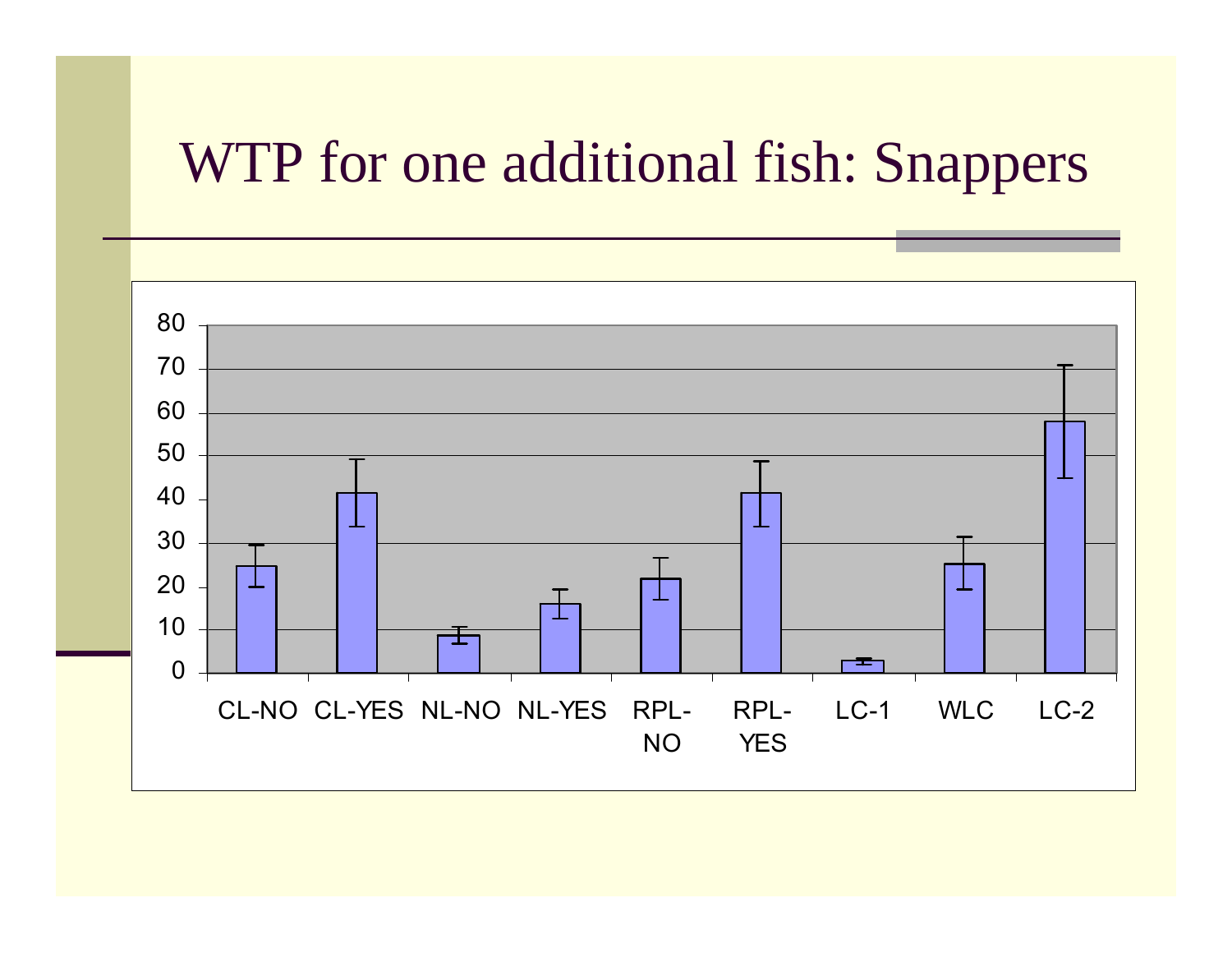#### WTP for one additional fish: Groupers

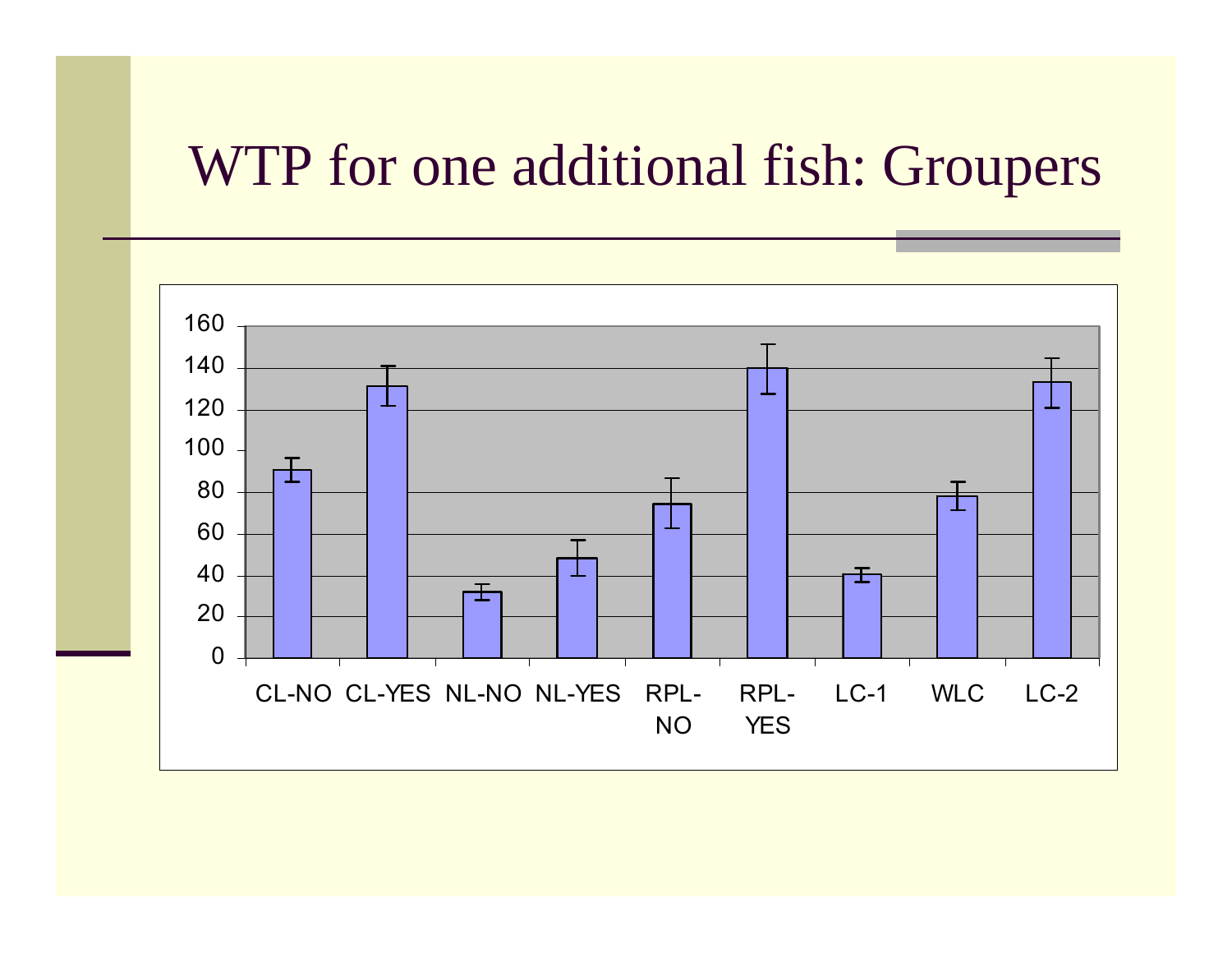# WTP for one additional fish: Red Snapper

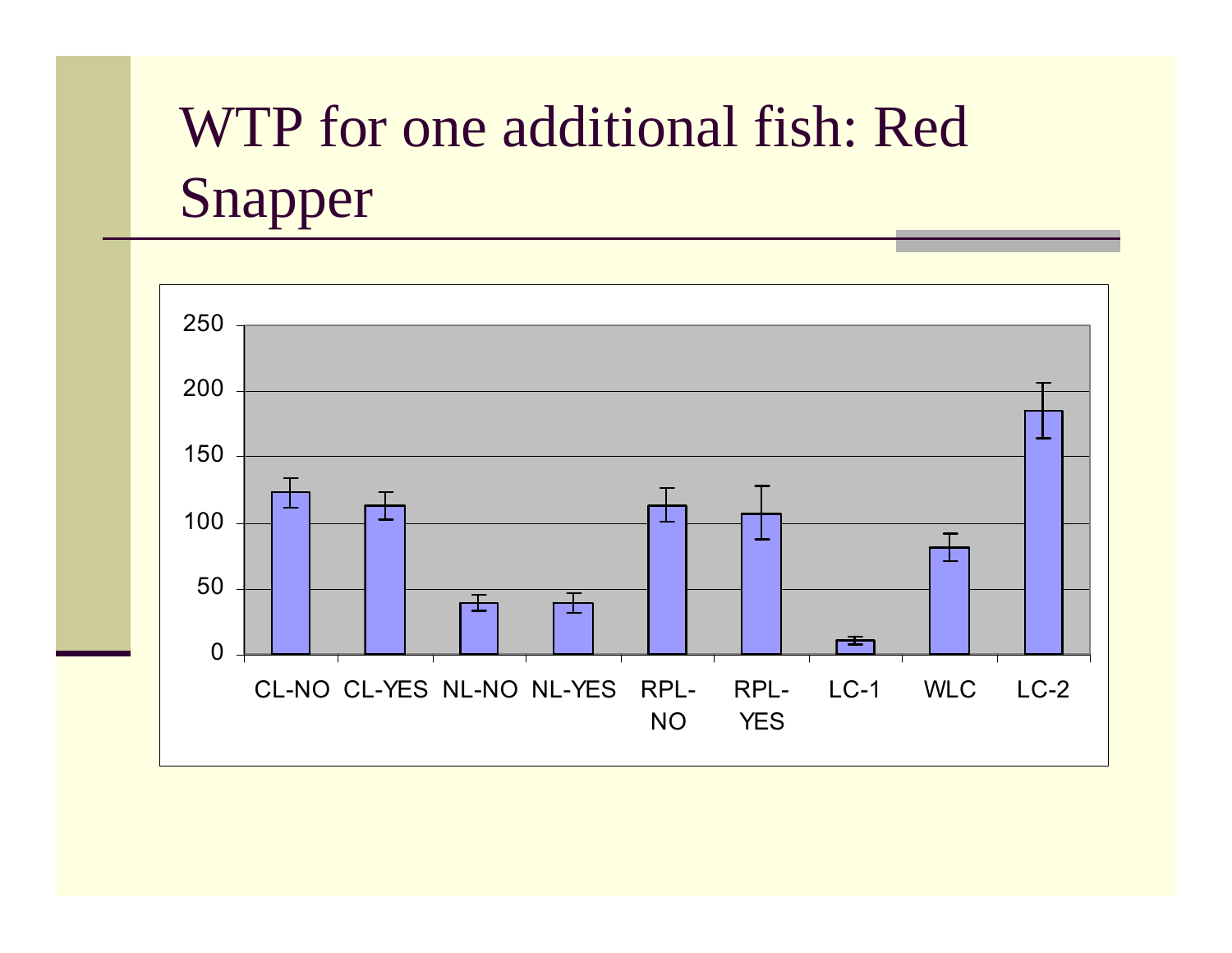## Choosing across models

|                             | $Y(=1) \times \Pi \times 100$ |
|-----------------------------|-------------------------------|
| <b>Conditional</b><br>Logit | 33%                           |
| <b>Nested</b><br>Logit      | 37%                           |
| <b>Latent Class Logit</b>   | 53%                           |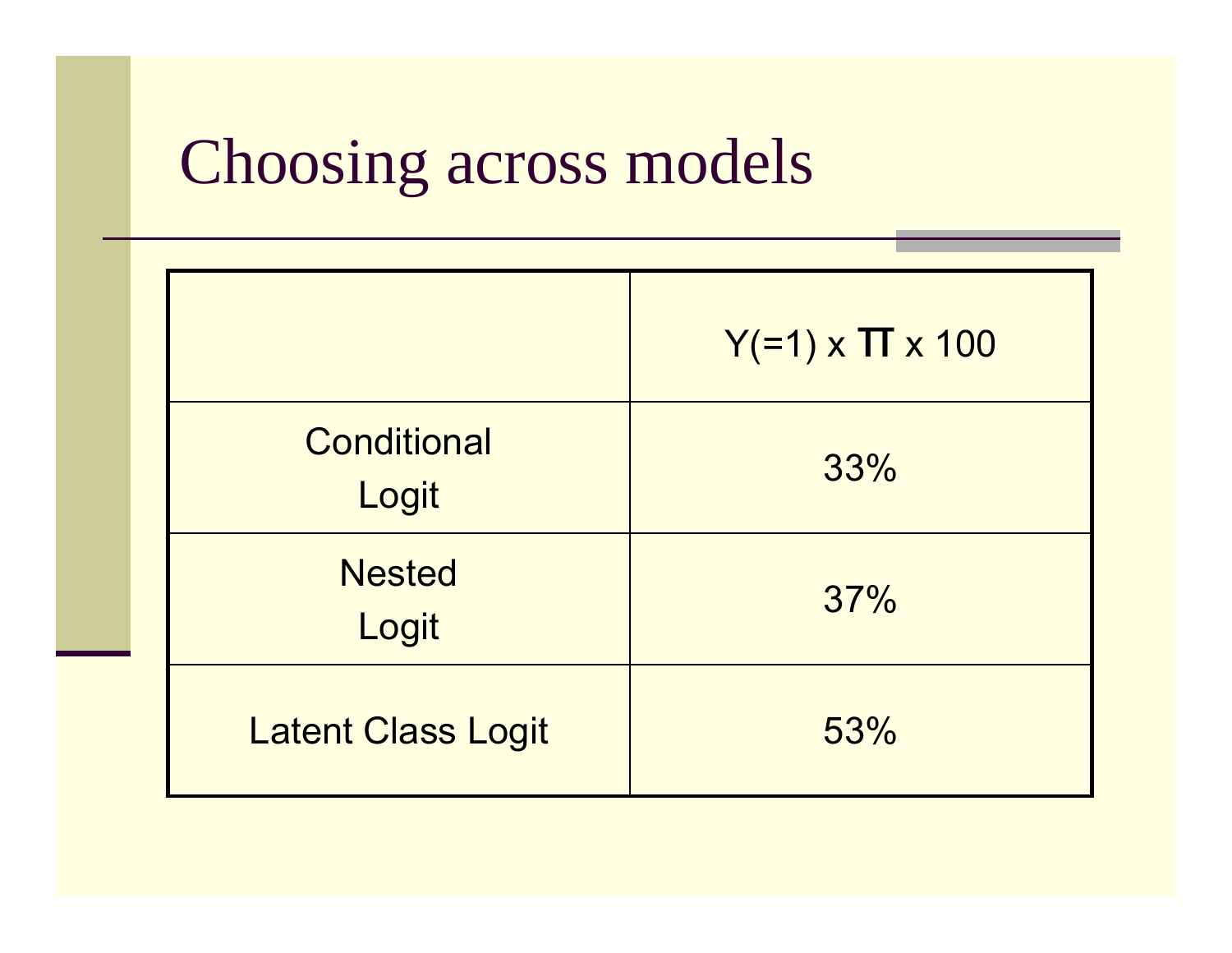# WTP for one additional fish: WLC